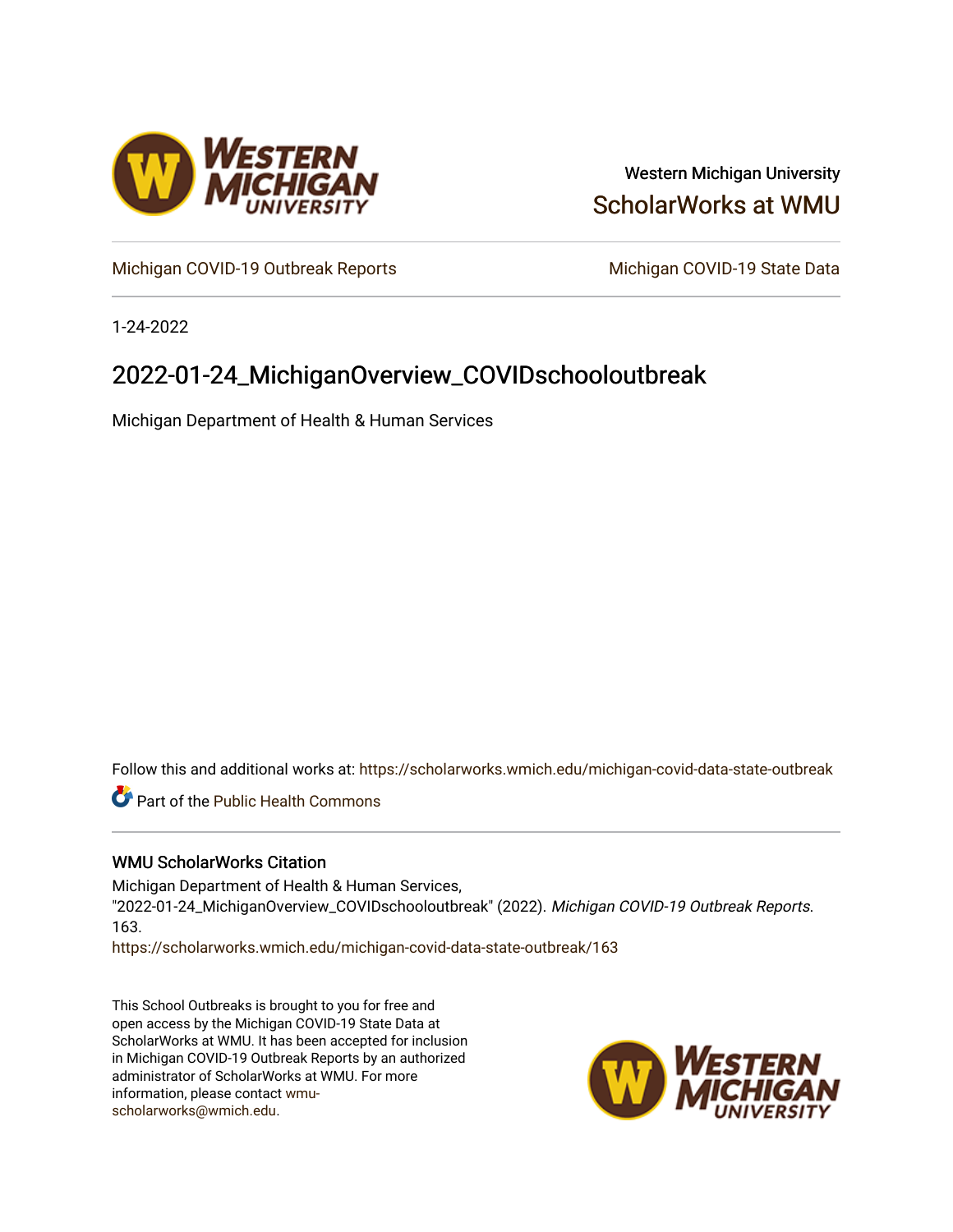# **School-Related Cluster and Outbreak Reporting**

The tables below provide information about COVID-19 clusters and outbreaks associated with K-12 educational institutions, as reported by local health departments each week to the Michigan Department of Health and Human Services (MDHHS).

In order to promote consistent reporting amongst states, MDHHS has adopted the updated national Council of State and Territorial Epidemiologists' (CSTE) **[Standardized COVID-19 K-12 School Surveillance Guidance for Classification of Clusters and Outbreaks](https://preparedness.cste.org/wp-content/uploads/2021/08/CSTE-Standardized-COVID-19-K-12-School-Surveillance-Guidance-for-Classification-of-Clusters-and-Outbreaks.pdf)**.

In accordance with these CSTE definitions:

- A K-12 school-associated COVID-19 **case** (confirmed or probable) is defined as a student, teacher, or staff member physically present in the school setting or participated in a school sanctioned extracurricular† activity within 14 days prior to illness onset (or a positive test result) **OR** within 10 days after illness onset (or a positive test result).
- A K-12 school-associated **cluster** is defined as an educational institution that has been found by their local health department to have multiple cases comprising at least 10% of students, teachers, or staff, within a specified core group **OR** at least three (3) cases within a specified core group meeting criteria for a probable or confirmed school-associated COVID-19 case with symptom onset or positive test result within 14 days of each other, **AND no likely known epidemiologic link to a case outside of the school setting**. COVID-19 cases who may have shared exposure on school grounds and are from different households are included. Case counts for school-related outbreaks include those associated with before and after school programs (e.g., school-sponsored sports, etc.).
- A K-12 school-associated **outbreak** is defined as an educational institution that has been found by their local health department to have multiple cases comprising at least 10% of students, teachers, or staff, within a specified core group **OR** at least three (3) cases within a specified core group meeting criteria for a probable or confirmed school-associated COVID-19 case with symptom onset or positive test result within 14 days of each other; who were not identified as close contacts of each other in another setting (i.e. household) outside of the school setting; **AND epidemiologically linked in the school setting or a school-sanctioned extracurricular activity**. COVID-19 cases who may have shared exposure on school grounds and are from different households are included. Case counts for school-related outbreaks include those associated with before and after school programs (e.g., school-sponsored sports, etc.).

A school-associated **outbreak** classification relies on confirming exposure linkages between cases, while a schoolassociated **cluster** classification accounts for cases where a definitive exposure linkage has not been established.

#### **General School Cluster/Outbreak Information**

The updated surveillance definitions will be applied going forward (as of 9/27/2021) and will not be applied retrospectively to historical data. K-12 school-associated clusters and outbreaks will be reported as a single aggregate number.

New clusters and outbreaks are those that were first identified during the current reporting week. Ongoing clusters and outbreaks are those that had already been identified in previous weeks but have had at least one new associated case reported to the local health department in the last 28 days. New and ongoing clusters or outbreaks are counted only once (i.e., a new cluster/outbreak is not also counted in the ongoing category). Clusters and outbreaks will be removed from the list when there are no new confirmed or probable COVID-19 cases identified after 28 days have passed since the last known school exposure from a case.

The previous CSTE definition had a lower outbreak threshold; requiring 2 or more COVID-19 cases associated with a school. The new cluster and outbreak definition thresholds may exclude some circumstances, which previously met the outbreak definition. In addition, the data may shift based on current COVID-19 activity in the county.

If your institution is listed, the local health department and school are investigating the cluster or outbreak and will contact you directly if you (or your minor/child) were possibly exposed to coronavirus on the school grounds. Please note that students or staff who were exposed to COVID-19 *outside* of school grounds AND are not thought to have spread the disease on the school grounds (due to quarantine, self-isolation, etc.) are *not* included in the tables below.

Many factors, including the lack of ability to conduct effective contact tracing in certain settings, may result in underreporting of clusters and outbreaks. This information does not provide a complete picture of school-related clusters and outbreaks in Michigan and the absence of identified clusters or outbreaks in an educational institution in no way provides evidence that, in fact, that school is not experiencing one.

Michigan schools are working hard to maintain a safe environment while also providing quality education. Should you have questions or concerns about this information, please contact your school or local health department.

**This page will be updated on Mondays by 3 p.m.**

**Reporting as of 1/18/2022**

New School Clusters and Outbreaks

| County       | <b>School</b><br><b>Name</b>                    | <b>School Address</b> | <b>City</b> | <b>School</b><br>grades         | # of<br><b>Cases</b> | Staff,<br>Students, or<br>Both? | Date Added to<br><b>Website</b> |
|--------------|-------------------------------------------------|-----------------------|-------------|---------------------------------|----------------------|---------------------------------|---------------------------------|
| Allegan      | Washington<br><b>St</b><br>Elementary<br>School | 538 Washington St     | Otsego      | Pre-school<br> elementary       |                      | <b>Both</b>                     | 1/24/2022                       |
| Alpena       | Thunder Bay<br>Junior High<br>School            | 3500 S 3rd Ave        | Alpena      | Junior<br>high/middle<br>school | 5                    | Students                        | 1/24/2022                       |
| <b>Barry</b> | Hastings<br>Middle<br>School                    | 232 W Grand St        | Hastings    | Junior<br>high/middle<br>school | 3                    | Students                        | 1/24/2022                       |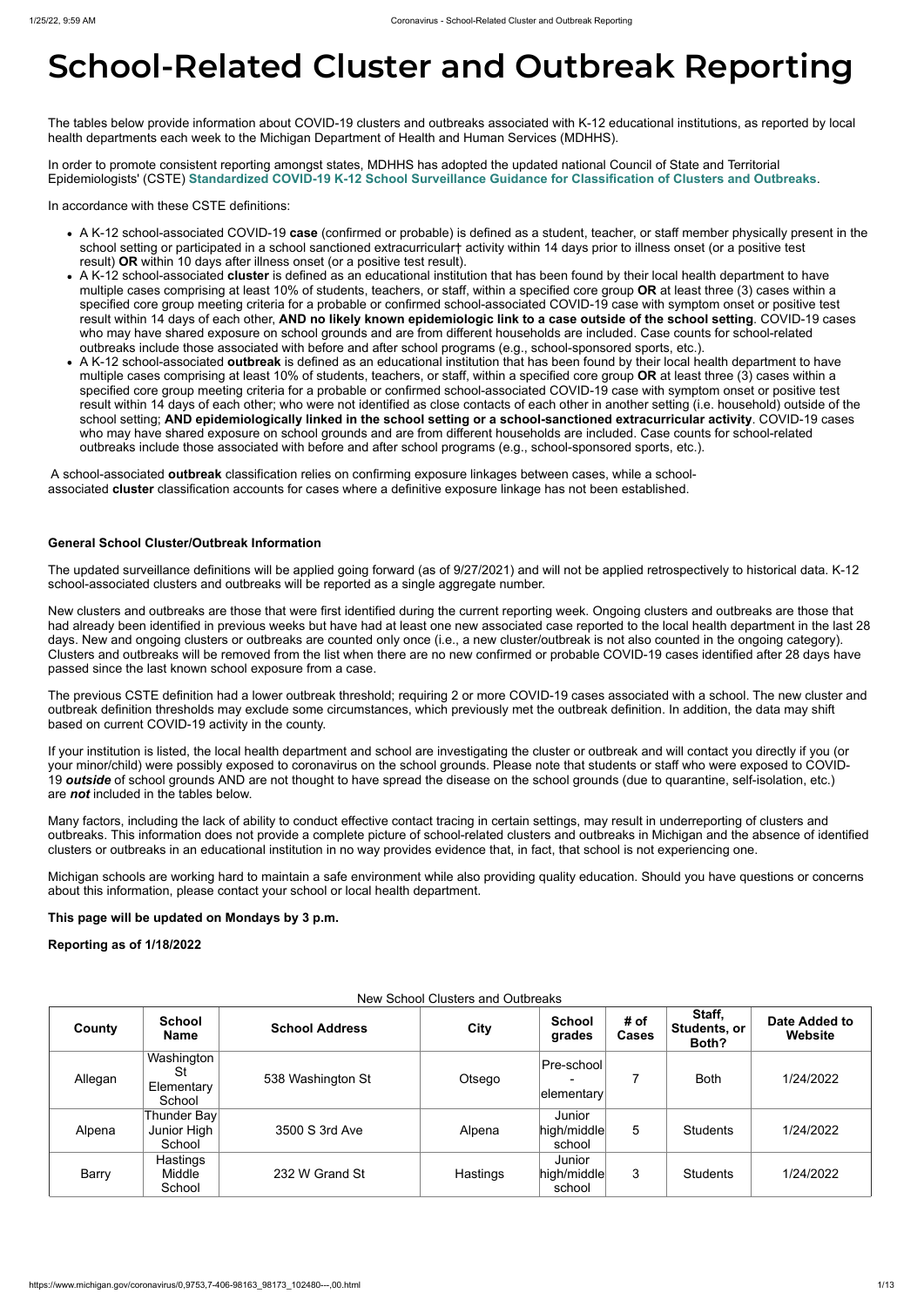| County           | <b>School</b><br><b>Name</b>                                                             | <b>School Address</b> | <b>City</b>         | <b>School</b><br>grades         | # of<br><b>Cases</b> | Staff,<br>Students, or<br>Both? | Date Added to<br>Website |
|------------------|------------------------------------------------------------------------------------------|-----------------------|---------------------|---------------------------------|----------------------|---------------------------------|--------------------------|
| <b>Benzie</b>    | Benzie<br>Central High<br>School-<br>Junior<br><b>Varsity Girls</b><br><b>Basketball</b> | 9222 Homestead Rd     | Benzonia            | High<br>school                  | 2                    | <b>Students</b>                 | 1/24/2022                |
| <b>Benzie</b>    | <b>Benzie</b><br>Central High<br>School-<br><b>Varsity Boys</b><br><b>Basketball</b>     | 9222 Homestead Rd     | Benzonia            | High<br>school                  | 5                    | <b>Students</b>                 | 1/24/2022                |
| <b>Benzie</b>    | <b>Benzie</b><br>Central High<br>School-<br><b>Varsity Girls</b><br><b>Basketball</b>    | 9222 Homestead Rd     | Benzonia            | High<br>school                  | 8                    | <b>Students</b>                 | 1/24/2022                |
| <b>Benzie</b>    | <b>Benzie</b><br>Central High<br>School-<br>Wrestling                                    | 9222 Homestead Rd     | Benzonia            | High<br>school                  | 9                    | <b>Students</b>                 | 1/24/2022                |
| <b>Benzie</b>    | Betsie Valley<br>Elementary                                                              | 17936 Cadillac Hwy    | Thompsonville       | Pre-school<br>elementary        | $\mathbf{3}$         | <b>Students</b>                 | 1/24/2022                |
| Clinton          | <b>Bath</b><br>Elementary                                                                | 13789 Webster Rd      | <b>Bath</b>         | Pre-school<br>elementary        | $\overline{7}$       | <b>Students</b>                 | 1/24/2022                |
| Clinton          | <b>Bath High</b><br>School                                                               | 6175 Clark Rd         | <b>Bath</b>         | High<br>school                  | 19                   | <b>Students</b>                 | 1/24/2022                |
| Clinton          | Clinton<br>County<br><b>RESA</b>                                                         | 1013 Old US 27        | St Johns            | High<br>school                  | 6                    | <b>Students</b>                 | 1/24/2022                |
| Clinton          | Oakview<br>Elementary                                                                    | 1400 S Clinton Ave    | St Johns            | Pre-school<br>elementary        | 10                   | <b>Both</b>                     | 1/24/2022                |
| <b>Delta</b>     | <b>Big Bay De</b><br>Noc School                                                          | 8928 Oo. 25 Rd        | Cooks               | Junior<br>high/middle<br>school | 6                    | <b>Students</b>                 | 1/24/2022                |
| Delta            | Gladstone<br><b>High School</b>                                                          | 2100 M-35 Highway     | Gladstone           | High<br>school                  | 5                    | <b>Both</b>                     | 1/24/2022                |
| <b>Dickinson</b> | <b>Holy Spirit</b><br>Catholic<br>School                                                 | 201 Saginaw St        | Norway              | Pre-school<br>elementary        | 10                   | <b>Students</b>                 | 1/24/2022                |
| <b>Dickinson</b> | Iron<br>Mountain<br><b>High School</b>                                                   | 300 West B St         | Iron Mountain       | High<br>school                  | 3                    | <b>Both</b>                     | 1/24/2022                |
| <b>Dickinson</b> | Iron<br>Mountain<br>Middle<br>School                                                     | 300 West B St         | Iron Mountain       | Junior<br>high/middle<br>school | 15                   | <b>Students</b>                 | 1/24/2022                |
| <b>Dickinson</b> | Kingsford<br><b>High School</b>                                                          | 431 Hamilton Ave      | Kingsford           | High<br>school                  | 19                   | <b>Students</b>                 | 1/24/2022                |
| <b>Dickinson</b> | Kingsford<br>Middle<br>School                                                            | 445 Hamilton Ave      | Kingsford           | Junior<br>high/middle<br>school | 24                   | <b>Students</b>                 | 1/24/2022                |
| Dickinson        | <b>North</b><br>Elementary                                                               | 900 5th St            | Iron Mountain       | Pre-school<br>elementary        | $\overline{4}$       | <b>Students</b>                 | 1/24/2022                |
| <b>Dickinson</b> | Norway<br>Elementary<br>School                                                           | 300 Section St        | Norway              | Pre-school<br>elementary        | 12                   | <b>Students</b>                 | 1/24/2022                |
| <b>Dickinson</b> | ∣Norway High∣<br>School                                                                  | 300 Section St        | Norway              | High<br>school                  | 11                   | <b>Both</b>                     | 1/24/2022                |
| <b>Dickinson</b> | Vulcan<br>Middle<br>School                                                               | 300 Section St        | Norway              | Junior<br>high/middle<br>school | 19                   | <b>Students</b>                 | 1/24/2022                |
| <b>Dickinson</b> | Woodland<br>Elementary<br>School                                                         | 2000 Pyle Dr          | Kingsford           | Pre-school<br>elementary        | 16                   | <b>Both</b>                     | 1/24/2022                |
| Eaton            | Grand Ledge<br><b>High School</b>                                                        | 820 Spring St         | <b>Grand Ledge</b>  | High<br>school                  | 4                    | Staff                           | 1/24/2022                |
| Eaton            | Greyhound<br>Central<br>Elementary                                                       | 912 Greyhound Dr      | <b>Eaton Rapids</b> | Pre-school<br>elementary        | $\mathbf{3}$         | Staff                           | 1/24/2022                |
| Eaton            | Washington<br>Elementary                                                                 | 525 High St           | Charlotte           | Pre-school<br>elementary        | $\overline{4}$       | <b>Both</b>                     | 1/24/2022                |
| Eaton            | Waverly<br><b>High School</b>                                                            | 160 Snow Rd           | Lansing             | High<br>school                  | 10                   | <b>Students</b>                 | 1/24/2022                |
| Eaton            | Waverly<br>High School                                                                   | 160 Snow Rd           | Lansing             | High<br>school                  | $\mathfrak{S}$       | <b>Students</b>                 | 1/24/2022                |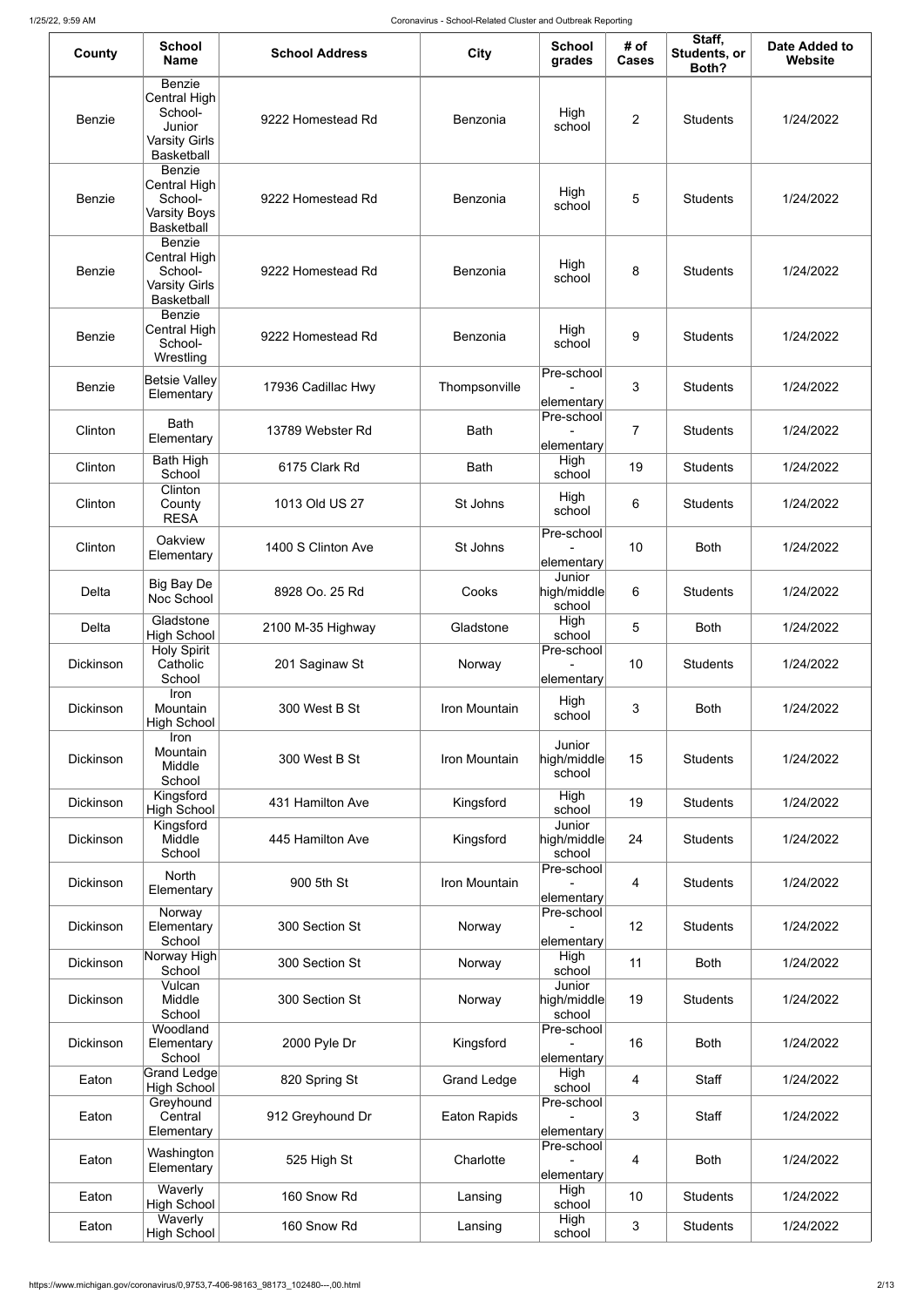| County    | <b>School</b><br><b>Name</b>                  | <b>School Address</b>  | <b>City</b>          | <b>School</b><br>grades         | # of<br><b>Cases</b> | Staff,<br>Students, or<br>Both? | Date Added to<br>Website |
|-----------|-----------------------------------------------|------------------------|----------------------|---------------------------------|----------------------|---------------------------------|--------------------------|
| Genesee   | Clio<br>Intermediate<br>School                | 300 Rogers Lodge Drive | Clio                 | Pre-school<br>elementary        | 3                    | <b>Students</b>                 | 1/24/2022                |
| Genesee   | Edgerton<br>Elementary                        | 11218 North Linden Rd  | Clio                 | Pre-school<br>elementary        | 4                    | <b>Students</b>                 | 1/24/2022                |
| Genesee   | Lacure<br>Elementary<br>School-<br>Grade 2    | 12167 North Lewis Rd   | Clio                 | Pre-school<br>elementary        | 3                    | <b>Students</b>                 | 1/24/2022                |
| Genesee   | Lacure<br>Elementary<br>School-<br>Grade 3    | 12167 North Lewis Rd   | Clio                 | Pre-school<br>elementary        | 5                    | <b>Students</b>                 | 1/24/2022                |
| Genesee   | Lacure<br>Elementary<br>School-<br>Grade K    | 12167 North Lewis Rd   | Clio                 | Pre-school<br>elementary        | 3                    | <b>Students</b>                 | 1/24/2022                |
| Gratiot   | Ashley<br>Community<br>Schools                | 104 N New St           | Ashley               | High<br>school                  | $\overline{7}$       | <b>Both</b>                     | 1/24/2022                |
| Ionia     | Saranac<br><b>High School</b>                 | 150 Pleasant St        | Saranac              | High<br>school                  | 3                    | <b>Students</b>                 | 1/24/2022                |
| Iron      | <b>Forest Park</b><br>School                  | 801 Forest Parkway     | <b>Crystal Falls</b> | Pre-school<br>elementary        | 3                    | <b>Both</b>                     | 1/24/2022                |
| Iron      | Stambaugh<br>Elementary                       | 700 Washington Ave     | Iron River           | Pre-school<br>elementary        | 14                   | <b>Both</b>                     | 1/24/2022                |
| Jackson   | Ezra Eby<br>Elementary                        | 220 West St            | Napoleon             | Pre-school<br>elementary        | 6                    | <b>Both</b>                     | 1/24/2022                |
| Jackson   | Jackson<br>Prep And<br>Early<br>College       | 2111 Emmons Rd         | Jackson              | High<br>school                  | $\overline{9}$       | <b>Both</b>                     | 1/24/2022                |
| Jackson   | Kidder<br>Middle<br>School                    | 6700 Rives Junction Rd | Jackson              | Junior<br>high/middle<br>school | 4                    | <b>Students</b>                 | 1/24/2022                |
| Jackson   | Springport<br>Elementary                      | 300 W Main St          | Springport           | Pre-school<br>elementary        | 5                    | <b>Students</b>                 | 1/24/2022                |
| Jackson   | Springport<br><b>High School</b>              | 300 W Main St          | Springport           | High<br>school                  | $\overline{7}$       | <b>Students</b>                 | 1/24/2022                |
| Kalamazoo | Galesburg<br>Augusta<br><b>Basketball</b>     | 1076 N 37th St         | Kalamazoo            | High<br>school                  | 5                    | <b>Both</b>                     | 1/24/2022                |
| Kalamazoo | <b>Gull Lake</b><br>Middle                    | 9550 M-89              | Richland             | Junior<br>high/middle<br>school | $\overline{7}$       | <b>Students</b>                 | 1/24/2022                |
| Kalamazoo | KPS-<br>Kalamazoo<br><b>Central High</b>      | 2432 N Drake Rd        | Kalamazoo            | High<br>school                  | 5                    | <b>Students</b>                 | 1/24/2022                |
| Kalamazoo | KPS-King<br>Westwood                          | 1100 Nichols Rd        | Kalamazoo            | Pre-school<br>elementary        | 3                    | <b>Students</b>                 | 1/24/2022                |
| Kalamazoo | <b>KPS-Linden</b><br>Grove                    | 4241 Arboretum Pkwy    | Kalamazoo            | Junior<br>high/middle<br>school | 5                    | <b>Both</b>                     | 1/24/2022                |
| Kalamazoo | KPS-Loy<br><b>Norrix</b><br><b>Basketball</b> | 606 E Kilgore Rd       | Kalamazoo            | High<br>school                  | 4                    | <b>Students</b>                 | 1/24/2022                |
| Kalamazoo | KPS-<br>Northeastern<br>Elementary            | 2433 Gertrude St       | Kalamazoo            | Pre-school<br>elementary        | 3                    | <b>Both</b>                     | 1/24/2022                |
| Kalamazoo | KPS-<br>Northglade<br>Montessori              | 1914 Cobb Ave          | Kalamazoo            | Pre-school<br>elementary        | 4                    | <b>Both</b>                     | 1/24/2022                |
| Kalamazoo | KPS-<br>Parkwood                              | 2321 S Park St         | Kalamazoo            | Pre-school<br>elementary        | 5                    | <b>Both</b>                     | 1/24/2022                |
| Kalamazoo | <b>KPS-Prairie</b><br>Ridge                   | 2294 S 9th St          | Kalamazoo            | Pre-school<br>elementary        | 3                    | <b>Students</b>                 | 1/24/2022                |
| Kalamazoo | KPS-<br>Winchell<br>Elementary                | 2316 Winchell Ave      | Kalamazoo            | Pre-school<br>elementary        | 4                    | <b>Students</b>                 | 1/24/2022                |
| Kalamazoo | Portage<br>Angling Rd<br>Elementary           | 5340 Angling Rd        | Portage              | Pre-school<br>elementary        | 4                    | <b>Students</b>                 | 1/24/2022                |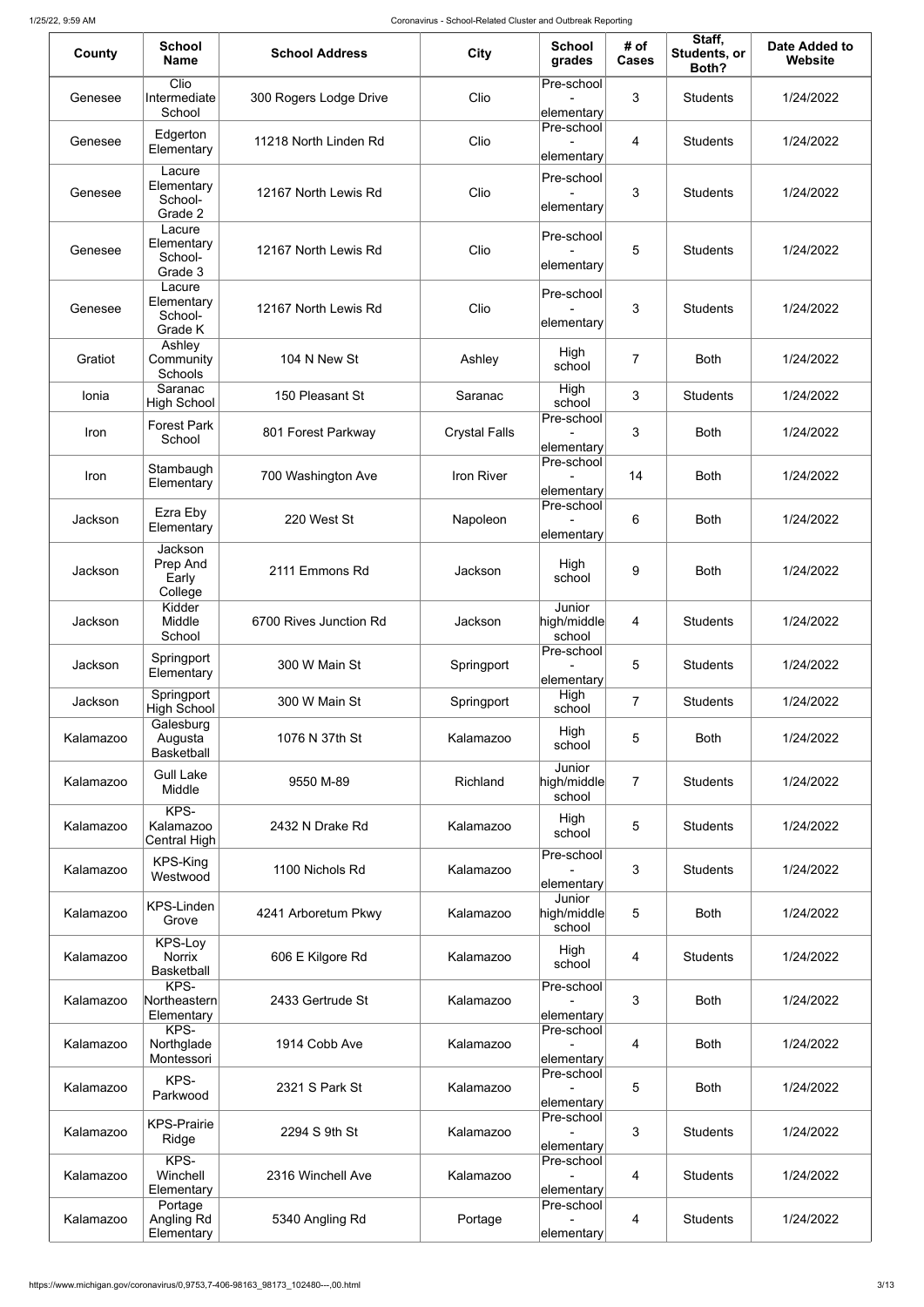| County     | <b>School</b><br><b>Name</b>                               | <b>School Address</b>     | <b>City</b>          | <b>School</b><br>grades                 | # of<br><b>Cases</b> | Staff,<br>Students, or<br>Both? | Date Added to<br>Website |
|------------|------------------------------------------------------------|---------------------------|----------------------|-----------------------------------------|----------------------|---------------------------------|--------------------------|
| Kalamazoo  | Portage<br>Central<br>Hockey                               | 8135 S Westnedge Ave      | Portage              | High<br>school                          | 3                    | <b>Students</b>                 | 1/24/2022                |
| Kalamazoo  | Portage<br>Central<br>Wrestling                            | 8135 S Westnedge Ave      | Portage              | High<br>school                          | 8                    | <b>Both</b>                     | 1/24/2022                |
| Kalamazoo  | Portage-<br>Lake Center<br>Elementary                      | 10011 Portage Rd          | Portage              | Pre-school<br>elementary                | 4                    | <b>Students</b>                 | 1/24/2022                |
| Kent       | Gilden<br>Woods -<br><b>Breton</b><br>Village              | 2604 Burton St SE         | <b>Grand Rapids</b>  | Pre-school<br>elementary                | 13                   | <b>Students</b>                 | 1/24/2022                |
| Lapeer     | Cramton<br>Elementary                                      | 1220 Lake Nepessing Rd    | Lapeer               | Pre-school<br>elementary                | 3                    | <b>Staff</b>                    | 1/24/2022                |
| Lapeer     | Dryden<br>Elementary                                       | 3835 N Mill Rd            | Dryden               | Pre-school<br>elementary                | 3                    | <b>Students</b>                 | 1/24/2022                |
| Leelanau   | Pathfinder<br>School                                       | 11930 S.W. Bayshore Dr    | <b>Traverse City</b> | Pre-school<br>elementary                | 3                    | <b>Staff</b>                    | 1/24/2022                |
| Lenawee    | <b>TECU</b><br>Middle<br>School                            | 307 N Maumee St           | <b>Tecumseh</b>      | Junior<br>high/middle<br>school         | 11                   | <b>Students</b>                 | 1/24/2022                |
| Livingston | Lakes<br>Elementary<br>School                              | 687 Taylor Rd             | <b>Brighton</b>      | Pre-school<br>elementary                | 3                    | <b>Students</b>                 | 1/24/2022                |
| Livingston | Navigator<br>Upper<br>Elementary                           | 2150 M-36                 | Pinckney             | Pre-school<br>$ $ elementary $ $        | 3                    | <b>Students</b>                 | 1/24/2022                |
| Marquette  | Aspen Ridge<br>Elementary                                  | 350 Aspen Ridge School Rd | Ishpeming            | Pre-school<br>elementary                | Pending              | <b>Both</b>                     | 1/24/2022                |
| Marquette  | Aspen Ridge<br>Midddle                                     | 350 Aspen Ridge School Rd | Ishpeming            | Junior<br>high/middle Pending<br>school |                      | <b>Both</b>                     | 1/24/2022                |
| Marquette  | <b>Birchview</b><br>Elementary                             | 663 Poplar St             | Ishpeming            | Pre-school<br>elementary                | Pending              | <b>Both</b>                     | 1/24/2022                |
| Marquette  | Ishpeming<br><b>High School</b>                            | 319 E Division St         | Ishpeming            | High<br>school                          | Pending              | <b>Both</b>                     | 1/24/2022                |
| Marquette  | Ishpeming<br>Middle<br>School                              | 319 E Division St         | Ishpeming            | Junior<br>high/middle<br>school         | Pending              | <b>Both</b>                     | 1/24/2022                |
| Marquette  | Powell<br>Township<br>Schools                              | 101 Deutsch Ave           | <b>Big Bay</b>       | Pre-school<br>elementary                | Pending              | <b>Both</b>                     | 1/24/2022                |
| Marquette  | Westwood<br><b>High School</b>                             | 300 S Westwood Drive      | Ishpeming            | High<br>school                          | Pending              | <b>Both</b>                     | 1/24/2022                |
| Mecosta    | <b>Big Rapids</b><br><b>High School</b><br><b>CrossRds</b> | 21175 15 Mile Rd          | <b>Big Rapids</b>    | High<br>school                          | 6                    | <b>Students</b>                 | 1/24/2022                |
| Mecosta    | Charter<br>Academy<br>Riverview                            | 215 N State St            | <b>Big Rapids</b>    | High<br>school<br>Pre-school            | 3                    | <b>Students</b>                 | 1/24/2022                |
| Mecosta    | Elementary<br>School<br>Nah Tah                            | 509 Willow Ave            | <b>Big Rapids</b>    | elementary                              | $\overline{7}$       | <b>Both</b>                     | 1/24/2022                |
| Menominee  | Wahsh PSA<br>&<br>Hannahville<br>Indian<br>School          | N14911 B1 Rd              | Wilson               | Pre-school<br>elementary                | 6                    | <b>Both</b>                     | 1/24/2022                |
| Missaukee  | Lake City<br>Area<br>Schools                               | 710 E Mitchell St         | Lake City            | High<br>school                          | 4                    | <b>Students</b>                 | 1/24/2022                |
| Monroe     | Jefferson<br>Middle<br>School-<br>Grade 5                  | 5102 N Stoney Creek Rd    | Monroe               | Junior<br>high/middle<br>school         | 3                    | <b>Students</b>                 | 1/24/2022                |
| Monroe     | Jefferson<br>Middle<br>School-<br>Grade 7                  | 5102 N Stoney Creek Rd    | Monroe               | Junior<br>high/middle<br>school         | 5                    | <b>Students</b>                 | 1/24/2022                |
| Monroe     | Jefferson<br>Middle<br>School-<br>Grade 8                  | 5102 N Stoney Creek Rd    | Monroe               | Junior<br>high/middle<br>school         | 8                    | <b>Students</b>                 | 1/24/2022                |
| Montcalm   | <b>Great Lakes</b><br>Adventist<br>Academy                 | 7477 M575                 | Cedar Lake           | High<br>school                          | $6\,$                | <b>Students</b>                 | 1/24/2022                |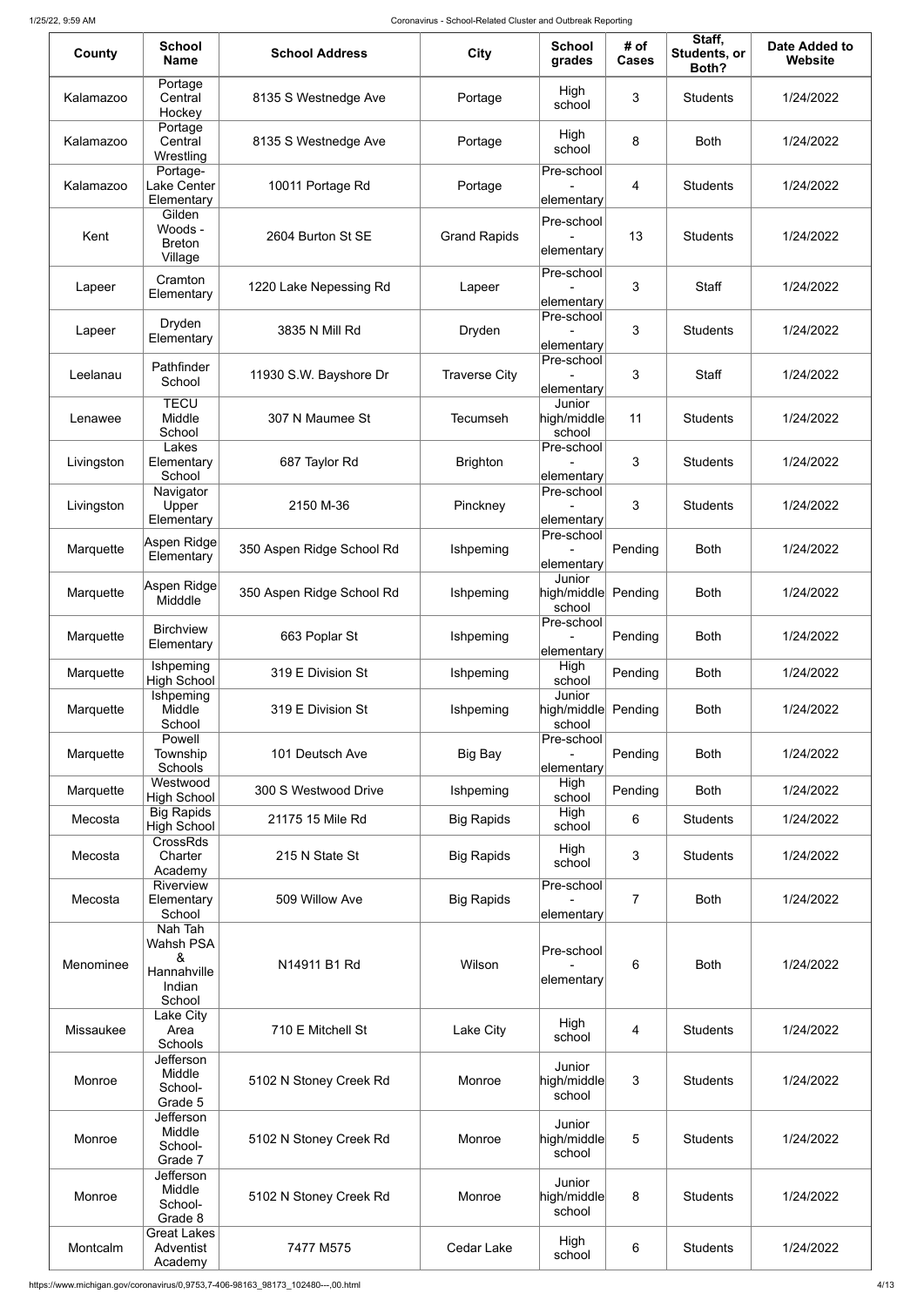| County     | <b>School</b><br><b>Name</b>                | <b>School Address</b> | <b>City</b>        | <b>School</b><br>grades            | # of<br><b>Cases</b> | Staff,<br><b>Students, or</b><br>Both? | <b>Date Added to</b><br><b>Website</b> |
|------------|---------------------------------------------|-----------------------|--------------------|------------------------------------|----------------------|----------------------------------------|----------------------------------------|
| Ottawa     | <b>Baldwin St</b><br>Middle<br>School       | 3835 Baldwin St       | Hudsonville        | Junior<br>high/middle<br>school    | 3                    | <b>Students</b>                        | 1/24/2022                              |
| Ottawa     | <b>Spring Lake</b><br><b>High School</b>    | 16140 148th Ave       | <b>Spring Lake</b> | High<br>school                     | 4                    | <b>Students</b>                        | 1/24/2022                              |
| Saginaw    | Arrowwood<br>Elementary                     | 5410 Seidel Rd        | Saginaw            | Pre-school<br>elementary           | 13                   | <b>Students</b>                        | 1/24/2022                              |
| Saginaw    | Big Rock<br>Elementary                      | 920 E Broad St        | Chesaning          | Pre-school<br>elementary           | 5                    | <b>Students</b>                        | 1/24/2022                              |
| Saginaw    | Carrollton<br>Middle<br>School              | 3211 Carla Drive      | Saginaw            | Junior<br>high/middle<br>school    | 11                   | <b>Students</b>                        | 1/24/2022                              |
| Saginaw    | Chesaning<br>Middle<br>School               | 431 N 4th St          | Chesaning          | Junior<br>high/middle<br>school    | 22                   | <b>Students</b>                        | 1/24/2022                              |
| Saginaw    | Chester<br>Miller<br>Elementary             | 2020 Brockway Rd      | Saginaw            | Pre-school<br>elementary           | 3                    | <b>Staff</b>                           | 1/24/2022                              |
| Saginaw    | <b>Francis Reh</b><br>Academy               | 2201 Owen St          | Saginaw            | Pre-school<br>elementary           | 5                    | <b>Both</b>                            | 1/24/2022                              |
| Saginaw    | Freeland<br>Elementary                      | 710 Powley Dr         | Freeland           | Pre-school<br>elementary           | 11                   | <b>Students</b>                        | 1/24/2022                              |
| Saginaw    | <b>Havens</b><br>Elementary                 | 457 Van Wormer Rd     | Saginaw            | Pre-school<br>elementary           | 8                    | <b>Students</b>                        | 1/24/2022                              |
| Saginaw    | <b>Hemlock</b><br><b>High School</b>        | 13840 Swan Creek Rd   | Hemlock            | High<br>school                     | 3                    | <b>Students</b>                        | 1/24/2022                              |
| Saginaw    | <b>Hemlock</b><br><b>High School</b>        | 3465 N Center Rd      | Saginaw            | High<br>school<br>Pre-school       | 8                    | <b>Students</b>                        | 1/24/2022                              |
| Saginaw    | Hemmeter<br>Elementary                      | 1890 Hemmeter Rd      | Saginaw            | elementary                         | 10                   | <b>Students</b>                        | 1/24/2022                              |
| Saginaw    | Nouvel<br>Elementary                        | 2136 Berberovich Dr   | Saginaw            | Pre-school<br>elementary           | 11                   | <b>Students</b>                        | 1/24/2022                              |
| Saginaw    | Sherwood<br>Elementary                      | 3870 Shattuck Rd      | Saginaw            | Pre-school<br>elementary           | 5                    | <b>Both</b>                            | 1/24/2022                              |
| Saginaw    | <b>Shields</b><br>Elementary                | 6900 Strobel Rd       | Saginaw            | Pre-school<br>elementary           | 12                   | <b>Students</b>                        | 1/24/2022                              |
| Saginaw    | <b>St Charles</b><br><b>High School</b>     | 881 W Walnut          | <b>St Charles</b>  | High<br>school                     | 10                   | <b>Students</b>                        | 1/24/2022                              |
| Saginaw    | Swan Valley<br><b>High School</b>           | 8400 Ohern Rd         | Saginaw            | High<br>school                     | 21                   | <b>Students</b>                        | 1/24/2022                              |
| Saginaw    | Swan Valley<br>Middle<br>School             | 453 Van Wormer Rd     | Saginaw            | Junior<br>high/middle<br>school    | 9                    | <b>Students</b>                        | 1/24/2022                              |
| Saginaw    | Westdale<br>Elementary                      | 705 S Center Rd       | Saginaw            | Pre-school<br>elementary           | 13                   | <b>Both</b>                            | 1/24/2022                              |
| Saginaw    | Whitepine<br>Middle<br>School               | 505 N Center Rd       | Saginaw            | Junior<br>high/middle<br>school    | 20                   | <b>Students</b>                        | 1/24/2022                              |
| Shiawassee | Emerson<br>Elementary                       | 925 Hampton Ave       | Owosso             | Pre-school<br>elementary           | 3                    | <b>Students</b>                        | 1/24/2022                              |
| Shiawassee | Perry<br>Middle/High<br>School<br>Cheer     | 2775 W Britton Rd     | Perry              | Junior<br>$h$ igh/middle<br>school | $5\phantom{.0}$      | <b>Students</b>                        | 1/24/2022                              |
| Shiawassee | Perry Varsity<br>Girls<br><b>Basketball</b> | 2555 W Britton Rd     | Perry              | High<br>school                     | 4                    | <b>Students</b>                        | 1/24/2022                              |
| Tuscola    | Cass City<br>Elementary<br>School           | 4805 Ale St           | Cass City          | Pre-school<br>elementary           | 9                    | <b>Both</b>                            | 1/24/2022                              |
| Tuscola    | Millington<br>Junior High                   | 8780 Dean Dr          | Millington         | Junior<br>high/middle<br>school    | 10                   | <b>Students</b>                        | 1/24/2022                              |
| Tuscola    | Unionville<br>Sebewaing<br>Elementary       | 7835 N Unionville Rd  | Unionville         | Pre-school<br>$ $ elementary       | 3                    | <b>Students</b>                        | 1/24/2022                              |
| Washtenaw  | <b>Brick</b><br>Elementary                  | 8970 Whittaker Rd     | Ypsilanti          | Pre-school<br>$ $ elementary $ $   | 12                   | <b>Both</b>                            | 1/24/2022                              |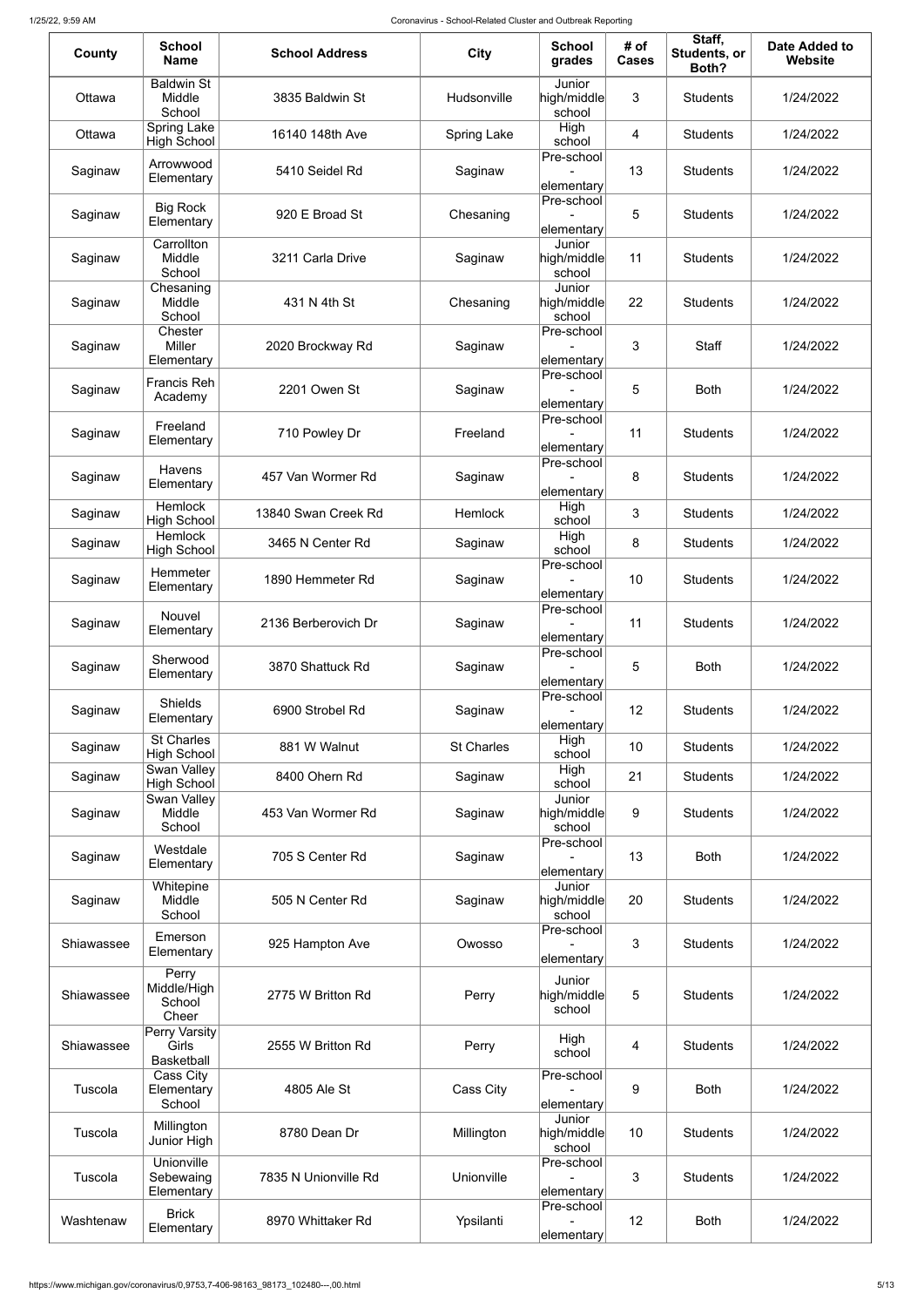| County    | <b>School</b><br><b>Name</b>                       | <b>School Address</b> | <b>City</b>          | <b>School</b><br>grades         | # of<br><b>Cases</b> | Staff,<br>Students, or<br>Both? | Date Added to<br><b>Website</b> |
|-----------|----------------------------------------------------|-----------------------|----------------------|---------------------------------|----------------------|---------------------------------|---------------------------------|
| Washtenaw | Harvest<br>Elementary                              | 1155 Campus Pkwy      | Saline               | Pre-school<br> elementary       | 11                   | <b>Students</b>                 | 1/24/2022                       |
| Washtenaw | Manchester<br><b>High School</b>                   | 20500 Dutch Dr        | Manchester           | High<br>school                  | 5                    | <b>Both</b>                     | 1/24/2022                       |
| Washtenaw | South Arbor<br>Charter<br>Academy                  | 8200 Carpenter Rd     | Ypsilanti            | Pre-school<br>elementary        | 12                   | <b>Both</b>                     | 1/24/2022                       |
| Washtenaw | Spiritus<br><b>Sanctus</b><br>Academy,<br>Plymouth | 10450 Joy Rd          | Plymouth             | Pre-school<br>elementary        | 5                    | <b>Students</b>                 | 1/24/2022                       |
| Washtenaw | St Francis Of<br>Assisi                            | 2270 E Stadium        | Ann Arbor            | Pre-school<br>∣elementary∣      | 3                    | <b>Students</b>                 | 1/24/2022                       |
| Washtenaw | Whitmore<br>Lake<br>Elementary                     | 1077 Barker Rd        | <b>Whitmore Lake</b> | Pre-school<br>∣elementary∣      | 3                    | <b>Both</b>                     | 1/24/2022                       |
| Wayne     | <b>Allen Park</b><br>Middle<br>School              | 8401 Vine Ave         | <b>Allen Park</b>    | Junior<br>high/middle<br>school | $6\phantom{1}$       | <b>Students</b>                 | 1/24/2022                       |
| Wexford   | Manton<br>Consolidated<br><b>Schools</b>           | 105 5th St            | Manton               | High<br>school                  | 3                    | <b>Students</b>                 | 1/24/2022                       |

Ongoing School Clusters and Outbreaks

| County       | <b>School</b><br><b>Name</b>                                       | <b>School</b><br><b>Address</b>       | <b>City</b>       | <b>School</b><br>grades         | <b>Cumulative # of</b><br><b>Cases</b> | Staff,<br>Both? | Students, or Date Added to Website |
|--------------|--------------------------------------------------------------------|---------------------------------------|-------------------|---------------------------------|----------------------------------------|-----------------|------------------------------------|
| <b>Barry</b> | Lakewood<br>Early<br>Childhood<br>Centr                            | 223 W<br><b>Broadway</b><br><b>St</b> | Woodland          | Pre-school -<br>elementary      | $\mathfrak{B}$                         | <b>Both</b>     | 1/18/2022                          |
| <b>Barry</b> | Mcfall<br>Elementary                                               | 509 W<br>Main St                      | Middleville       | Pre-school -<br>elementary      | 3                                      | <b>Students</b> | 1/4/2022                           |
| Bay          | <b>All Saints</b>                                                  | 217 S<br>Monroe                       | <b>Bay City</b>   | Junior<br>high/middle<br>school | 20                                     | <b>Both</b>     | 9/27/2021                          |
| Bay          | Auburn<br>Area<br>Catholic                                         | 114<br>WMidland<br>Rd                 | Auburn            | Pre-school -<br>elementary      | 3                                      | <b>Students</b> | 12/13/2021                         |
| Bay          | Auburn<br><b>Elementary Midland Rd</b>                             | 301 E                                 | Auburn            | Pre-school -<br>elementary      | 62                                     | <b>Students</b> | 10/4/2021                          |
| Bay          | Bangor<br>Central<br>Elementary<br>School                          | 208 State<br>Park Dr                  | <b>Bay City</b>   | Pre-school -<br>elementary      | 15                                     | <b>Both</b>     | 10/25/2021                         |
| Bay          | Bangor<br>Lincoln<br>Elementary Euclid Ace<br>School               | 2771N                                 | <b>Bay City</b>   | Pre-school -<br>elementary      | 10                                     | <b>Both</b>     | 12/13/2021                         |
| Bay          | Bangor W<br>Elementary<br>School                                   | 3175<br><b>Wilder Rd</b>              | <b>Bay City</b>   | Pre-school -<br>elementary      | 41                                     | <b>Both</b>     | 10/25/2021                         |
| Bay          | Bay City<br>$\overline{\text{Central High}}$ Farragut St<br>School | 301 N                                 | <b>Bay City</b>   | Pre-school -<br>elementary      | $9\,$                                  | <b>Both</b>     | 11/30/2021                         |
| Bay          | <b>Bay City</b><br>Central High Columbus<br>School                 | 1624<br>Ave                           | <b>Bay City</b>   | High school                     | 71                                     | <b>Both</b>     | 9/27/2021                          |
| Bay          | <b>Bush</b><br>Elementary                                          | 800<br>Nebobish<br>Ave                | <b>Essexville</b> | Pre-school -<br>elementary      | 35                                     | <b>Both</b>     | 10/25/2021                         |
| Bay          | Christa<br>Mcauliffe<br>Middle<br>School                           | 3281<br>Kiesel Rd                     | <b>Bay City</b>   | Junior<br>high/middle<br>school | 41                                     | <b>Students</b> | 10/4/2021                          |
| Bay          | Cramer<br>Middle<br>School                                         | 313 Pine<br><b>St</b>                 | Essexville        | Junior<br>high/middle<br>school | 58                                     | <b>Students</b> | 10/18/2021                         |
| Bay          | Garber High<br>School                                              | 213 Pine<br><b>St</b>                 | Essexville        | High school                     | 75                                     | <b>Students</b> | 9/20/2021                          |
| Bay          | Hampton<br>Elementary                                              | 1908 W<br>Youngs<br>Ditch Rd          | <b>Bay City</b>   | Pre-school -<br>elementary      | 39                                     | <b>Both</b>     | 10/11/2021                         |
| Bay          | Handy<br>Middle<br>School                                          | 601 Blend<br><b>St</b>                | <b>Bay City</b>   | Junior<br>high/middle<br>school | 74                                     | <b>Students</b> | 9/20/2021                          |
| Bay          | John Glenn<br>High School Kiesel Rd                                | 3201                                  | <b>Bay City</b>   | High school                     | 63                                     | <b>Students</b> | 10/4/2021                          |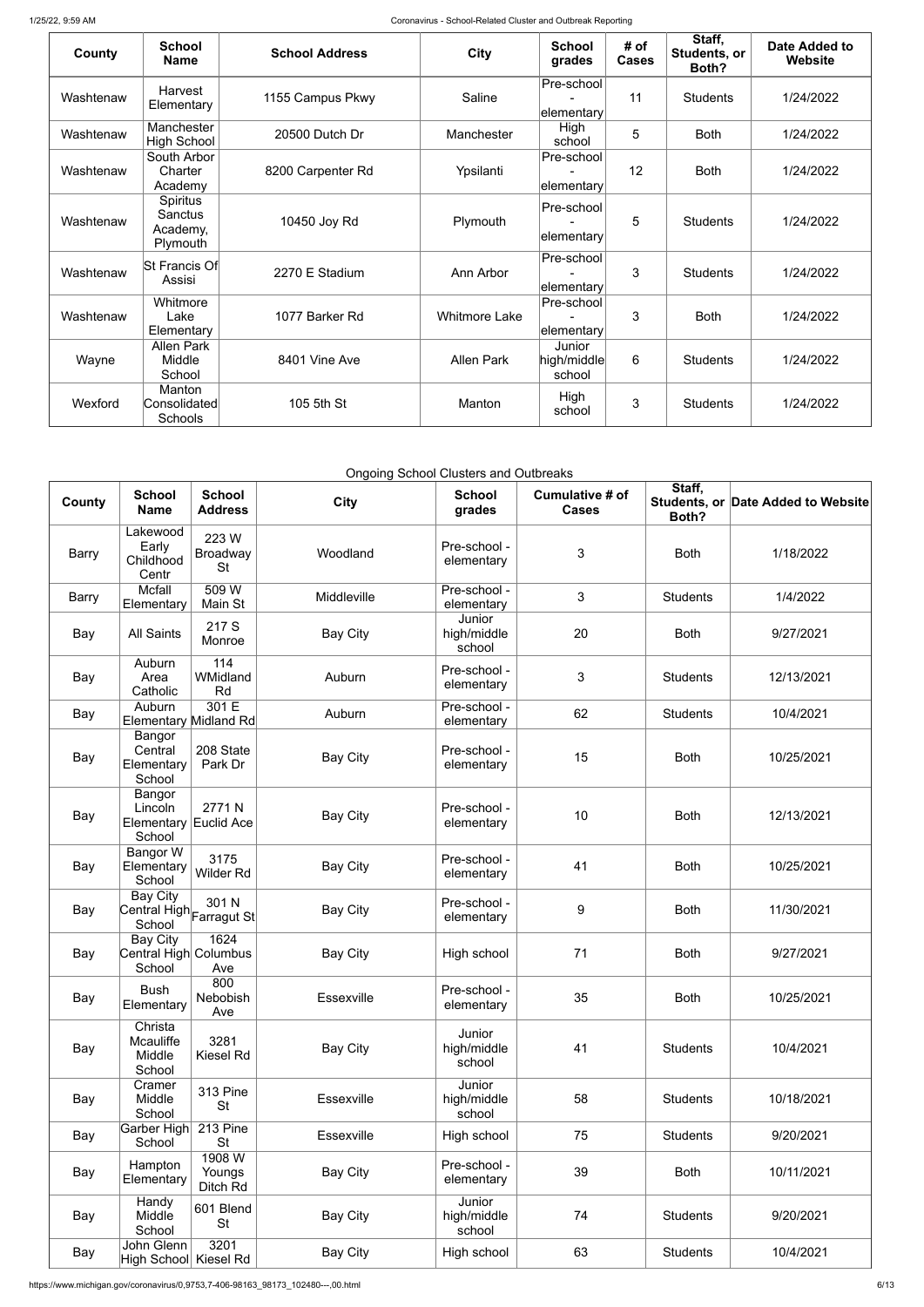| County   | <b>School</b><br><b>Name</b>                                                                      | <b>School</b><br><b>Address</b>      | <b>City</b>            | <b>School</b><br>grades         | Cumulative # of<br><b>Cases</b> | Staff,<br>Both? | Students, or Date Added to Website |
|----------|---------------------------------------------------------------------------------------------------|--------------------------------------|------------------------|---------------------------------|---------------------------------|-----------------|------------------------------------|
| Bay      | Kolb<br>Elementary                                                                                | 305 W<br>Crump St                    | <b>Bay City</b>        | Pre-school -<br>elementary      | 35                              | <b>Both</b>     | 11/1/2021                          |
| Bay      | Linwood<br>Elementary                                                                             | 517W<br>Center Rd                    | Linwood                | Pre-school -<br>elementary      | 10                              | <b>Students</b> | 10/11/2021                         |
| Bay      | Macgregor<br>Elementary                                                                           | 1012<br>Fremont<br>Ave               | <b>Bay City</b>        | Pre-school -<br>elementary      | 33                              | <b>Both</b>     | 10/11/2021                         |
| Bay      | Mackensen<br>Elementary<br>School                                                                 | 55356<br>Dennis Dr                   | <b>Bay City</b>        | Pre-school -<br>elementary      | 20                              | <b>Students</b> | 11/22/2021                         |
| Bay      | Mcalear<br>Sawden                                                                                 | 2300<br>Midland Rd                   | <b>Bay City</b>        | Pre-school -<br>elementary      | 19                              | <b>Both</b>     | 11/8/2021                          |
| Bay      | Pinconning<br>High School                                                                         | 605W<br>Fifth St                     | Pinconning             | High school                     | 78                              | <b>Both</b>     | 9/13/2021                          |
| Bay      | St Paul<br>Lutheran<br>School                                                                     | 6100<br>Westside<br>Saginaw<br>Rd    | <b>Bay City</b>        | Pre-school -<br>elementary      | $\bf 8$                         | <b>Students</b> | 12/6/2021                          |
| Bay      | <b>State St</b><br>Academy                                                                        | 1110 State<br><b>St</b>              | <b>Bay City</b>        | Pre-school -<br>elementary      | 12                              | <b>Students</b> | 12/6/2021                          |
| Bay      | <b>Trinity</b><br>Lutheran<br>School                                                              | 2515<br><b>Broadway</b><br><b>St</b> | <b>Bay City</b>        | Pre-school -<br>elementary      | 14                              | <b>Both</b>     | 11/15/2021                         |
| Bay      | Verellen<br>Elementary                                                                            | 612W<br><b>Borton Rd</b>             | <b>Essexville</b>      | Pre-school -<br>elementary      | 46                              | <b>Both</b>     | 10/18/2021                         |
| Bay      | Washington<br>Elementary                                                                          | 1821<br><b>Mckinley</b><br><b>St</b> | Bay City               | Pre-school -<br>elementary      | 27                              | <b>Students</b> | 10/4/2021                          |
| Bay      | Wern High<br>School                                                                               | 500 W<br>Midland Rd                  | Auburn                 | High school                     | 100                             | <b>Students</b> | 10/4/2021                          |
| Bay      | Wern<br>Middle<br>School                                                                          | 500 W<br>Midland Rd                  | Auburn                 | Junior<br>high/middle<br>school | 71                              | <b>Both</b>     | 10/4/2021                          |
| Calhoun  | Harper<br>Creek<br>Middle<br>School                                                               | 7290 B Dr<br>N                       | <b>Battle Creek</b>    | Junior<br>high/middle<br>school | 14                              | <b>Students</b> | 1/18/2022                          |
| Calhoun  | Lakeview<br>High<br>School                                                                        | 15 Arbor St                          | <b>Battle Creek</b>    | High school                     | $\sqrt{5}$                      | <b>Students</b> | 1/10/2021                          |
| Chippewa | <b>Brimley</b><br>Area<br>Schools                                                                 | 7134 S M-<br>221                     | <b>Brimley</b>         | Junior<br>high/middle<br>school | 7                               | <b>Both</b>     | 1/10/2022                          |
| Chippewa | Joseph K.<br>Lu Middle<br>Schoold<br><b>Bahweting</b><br>Anishnabe<br>Public<br>School<br>Academy | 1301<br>Marquette<br>Ave             | <b>Sault Ste Marie</b> | High school                     | 27                              | <b>Both</b>     | 9/27/2021                          |
| Chippewa | Lincoln<br>Elementary<br>School                                                                   | 810 E 5th<br>Ave                     | Sault Ste Marie        | Pre-school -<br>elementary      | 4                               | <b>Students</b> | 12/28/2021                         |
| Chippewa | Rudyard<br>Area<br>Schools                                                                        | 11185 W<br>2nd St                    | Rudyard                | High school                     | 54                              | <b>Both</b>     | 10/25/2021                         |
| Chippewa | Sault Area<br>Middle<br>School                                                                    | 684<br>Marquette<br>Ave              | <b>Sault Ste Marie</b> | Junior<br>high/middle<br>school | 3                               | <b>Both</b>     | 10/4/2021                          |
| Clinton  | Cole<br>Academy<br>East                                                                           | 2921<br>Coleman<br>Rd                | E Lansing              | Pre-school -<br>elementary      | 13                              | <b>Both</b>     | 1/18/2022                          |
| Clinton  | Eureka<br>Elementary Welling Rd<br>School                                                         | 7550N                                | St Johns               | Pre-school -<br>elementary      | 4                               | <b>Both</b>     | 1/18/2022                          |
| Clinton  | Gateway N<br>Elementary                                                                           | 915N<br>Lansing $St$                 | St Johns               | Pre-school -<br>elementary      | $\overline{7}$                  | <b>Both</b>     | 1/18/2022                          |
| Clinton  | St Johns<br>$ High$ School $ $                                                                    | 501 W<br><b>Sickels St</b>           | St Johns               | High school                     | 33                              | <b>Both</b>     | 1/18/2022                          |
| Crawford | Grayling<br>Elementary<br>School                                                                  | 306 Plum<br><b>St</b>                | Grayling               | Pre-school -<br>elementary      | 49                              | <b>Both</b>     | 11/15/2021                         |
| Crawford | Grayling<br>High School                                                                           | 1135 N Old<br>27                     | Grayling               | High school                     | 87                              | <b>Both</b>     | 10/4/2021                          |
| Crawford | Grayling<br>Middle<br>School                                                                      | 500<br>Spruce St                     | Grayling               | Junior<br>high/middle<br>school | 62                              | <b>Both</b>     | 11/8/2021                          |
| Delta    | Escanaba<br>Jr/Sr High                                                                            | 500 S<br>Lincoln Rd                  | Escanaba               | High school                     | 9                               | <b>Both</b>     | 1/18/2022                          |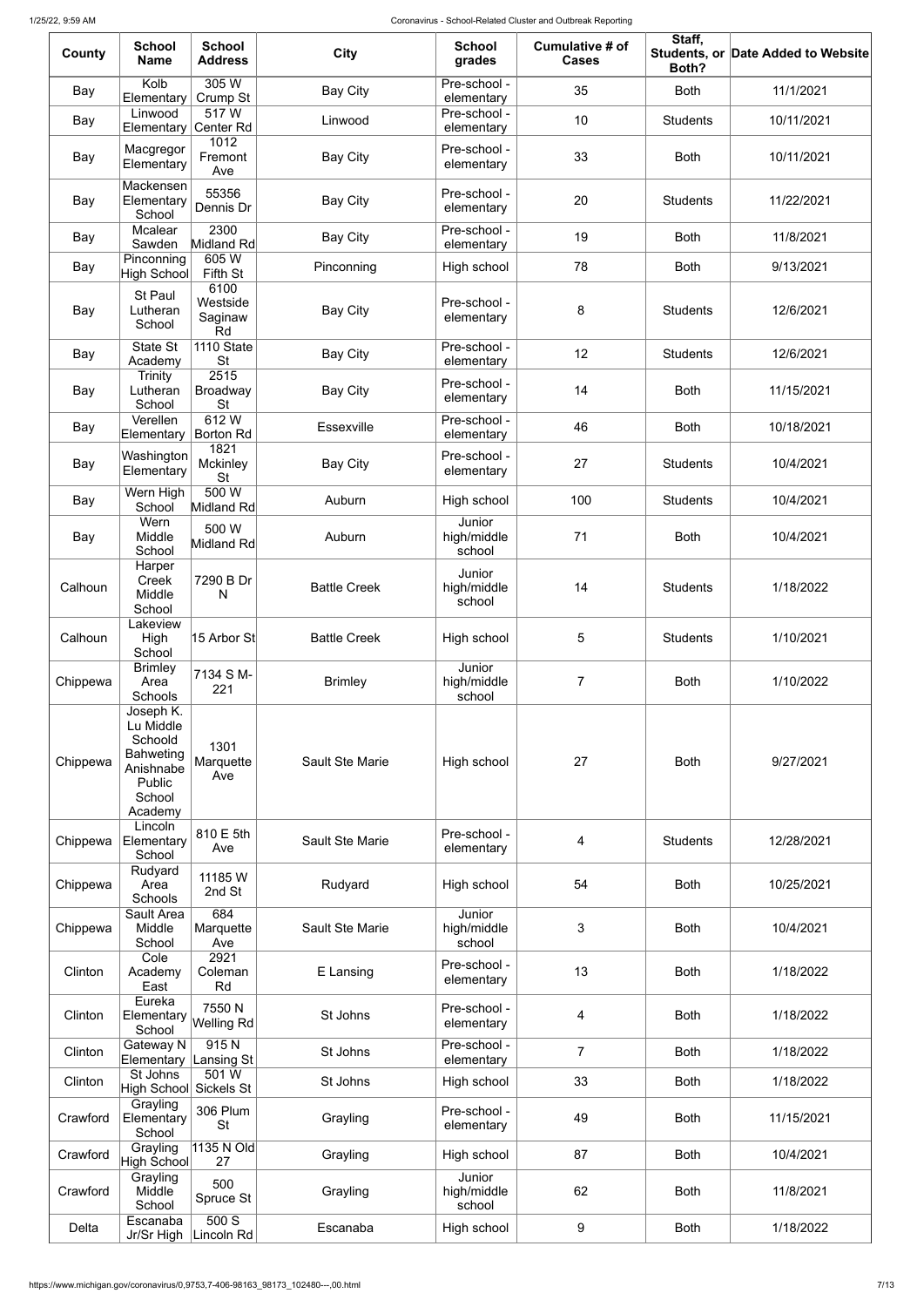| County                   | <b>School</b><br><b>Name</b>                               | <b>School</b><br><b>Address</b>   | <b>City</b>          | <b>School</b><br>grades         | Cumulative # of<br><b>Cases</b> | Staff,<br>Both? | Students, or Date Added to Website |
|--------------------------|------------------------------------------------------------|-----------------------------------|----------------------|---------------------------------|---------------------------------|-----------------|------------------------------------|
| Delta                    | <b>Holy Name</b><br>Catholic<br>School                     | 409 S<br>22nd St                  | Escanaba             | Pre-school -<br>elementary      | 20                              | <b>Both</b>     | 11/8/2021                          |
| Delta                    | James T.<br>Jones<br>Elementary                            | 400 S 10th<br><b>St</b>           | Gladstone            | Pre-school -<br>elementary      | 5                               | <b>Both</b>     | 1/18/2022                          |
| Delta                    | <b>WC</b><br>Cameron<br>Elementary                         | 803 29th<br><b>St</b>             | Gladstone            | Pre-school -<br>elementary      | 6                               | <b>Both</b>     | 12/20/2021                         |
| <b>Detroit City</b>      | <b>Boll Family</b><br>Ymca                                 | 1401<br>Broadway<br><b>St #3A</b> | <b>Detroit City</b>  | Pre-school -<br>elementary      | 5                               | <b>Both</b>     | 1/10/2022                          |
| <b>Detroit City</b>      | <b>Facilities</b>                                          | 3011 E<br>Grand Blvd              | <b>Detroit City</b>  | Administrative                  | $\overline{7}$                  | Staff           | 1/18/2022                          |
| <b>Dickinson</b>         | <b>Holy Spirit</b><br>Catholic<br>School                   | 201<br>Saginaw St                 | Norway               | Pre-school -<br>elementary      | 4                               | <b>Students</b> | 1/18/2022                          |
| Eaton                    | Charlotte<br><b>High School</b>                            | 378 State<br><b>St</b>            | Charlotte            | High school                     | 4                               | <b>Students</b> | 1/18/2022                          |
| Eaton                    | Eaton<br>Rapids<br>Middle<br>School                        | 815<br>Greyhound<br>Dr            | <b>Eaton Rapids</b>  | Junior<br>high/middle<br>school | 3                               | <b>Students</b> | 1/18/2022                          |
| Eaton                    | Grand<br>Ledge High<br>School                              | $ 820$ Spring<br><b>St</b>        | <b>Grand Ledge</b>   | High school                     | 6                               | <b>Both</b>     | 12/28/2021                         |
| Eaton                    | <b>Island City</b><br>Academy                              | 6421 S<br>Clinton<br>Trail        | <b>Eaton Rapids</b>  | Pre-school -<br>elementary      | 34                              | <b>Both</b>     | 1/18/2022                          |
| Genesee                  | Bendle High Scottwood<br>School                            | 2283 E<br>Ave                     | <b>Burton</b>        | High school                     | 3                               | <b>Both</b>     | 1/18/2022                          |
| Genesee                  | International<br>Academy Of Saginaw St<br>Flint            | 2820                              | Flint                | Pre-school -<br>elementary      | 5                               | <b>Both</b>     | 1/10/2022                          |
| Genesee                  | N <sub>Rd</sub><br>Elementary<br>School                    | 525 North<br>Rd                   | Fenton               | Pre-school -<br>elementary      | 3                               | <b>Students</b> | 1/18/2022                          |
| Genesee                  | Tomek-<br>Easen<br>Elementary                              | 600 4th St                        | Fenton               | Pre-school -<br>elementary      | 4                               | <b>Both</b>     | 1/18/2022                          |
| Grand<br><b>Traverse</b> | <b>Silver Lake</b><br>Elementary                           | 5858<br><b>Culver Rd</b>          | <b>Traverse City</b> | Pre-school -<br>elementary      | 3                               | <b>Students</b> | 12/28/2021                         |
| Gratiot                  | Fulton<br>Elementary                                       | 8060 Ely<br>Hwy                   | Middleton            | Pre-school -<br>elementary      | 12                              | <b>Both</b>     | 1/18/2022                          |
| Gratiot                  | Fulton High<br>School                                      | 8060 Ely<br>Hwy                   | Middleton            | High school                     | 19                              | <b>Students</b> | 1/18/2022                          |
| Huron                    | <b>Cross</b><br>Lutheran<br>School                         | 200<br>Ruppert St                 | Pigeon               | Pre-school -<br>elementary      | 4                               | <b>Students</b> | 11/30/2021                         |
| Huron                    | Laker<br>Schools                                           | 6436<br>Pigeon Rd                 | Pigeon               | Pre-school -<br>elementary      | 4                               | <b>Students</b> | 11/30/2021                         |
| Huron                    | Laker<br>Schools                                           | 6136<br>Pigeon Rd                 | Pigeon               | High school                     | 8                               | <b>Both</b>     | 9/27/2021                          |
| Huron                    | North Huron 21 Main St                                     |                                   | Kinde                | Pre-school -<br>elementary      | 3                               | <b>Students</b> | 12/20/2021                         |
| Ingham                   | <b>Bennett</b><br>Woods<br>Elementary Bennett Rd<br>School | 2650                              | <b>Okemos</b>        | Pre-school -<br>elementary      | 4                               | <b>Both</b>     | 1/18/2022                          |
| Jackson                  | Concord<br>High School Monroe St                           | $\overline{219}$                  | Concord              | High school                     | 5                               | <b>Both</b>     | 1/18/2022                          |
| Jackson                  | Davinci<br>High School                                     | 2800<br>Springport<br>Rd          | Jackson              | High school                     | $\overline{7}$                  | <b>Both</b>     | 1/18/2022                          |
| Jackson                  | E Jackson<br>High School Sutton Rd                         | 1566N                             | Jackson              | High school                     | 10                              | <b>Both</b>     | 1/18/2022                          |
| Jackson                  | Hanover<br>Horton High<br>School                           | 10000<br><b>Moscow</b><br>Rd      | Horton               | High school                     | 15                              | <b>Both</b>     | 1/18/2022                          |
| Jackson                  | Napoleon<br><b>High School</b>                             | 201 West<br><b>St</b>             | Napoleon             | High school                     | 10                              | <b>Students</b> | 1/18/2022                          |
| Jackson                  | Napoleon<br>Middle<br>School                               | 204 West<br><b>St</b>             | Napoleon             | Junior<br>high/middle<br>school | 4                               | <b>Students</b> | 1/18/2022                          |
| Jackson                  | <b>NE</b><br>Elementary                                    | 1024<br>Fleming<br>Ave            | Jackson              | Pre-school -<br>elementary      | 6                               | <b>Both</b>     | 1/18/2022                          |
| Jackson                  | Paragon<br>Charter<br>Academy                              | 3750<br>Mccain St                 | Jackson              | Junior<br>high/middle<br>school | 10                              | <b>Both</b>     | 1/18/2022                          |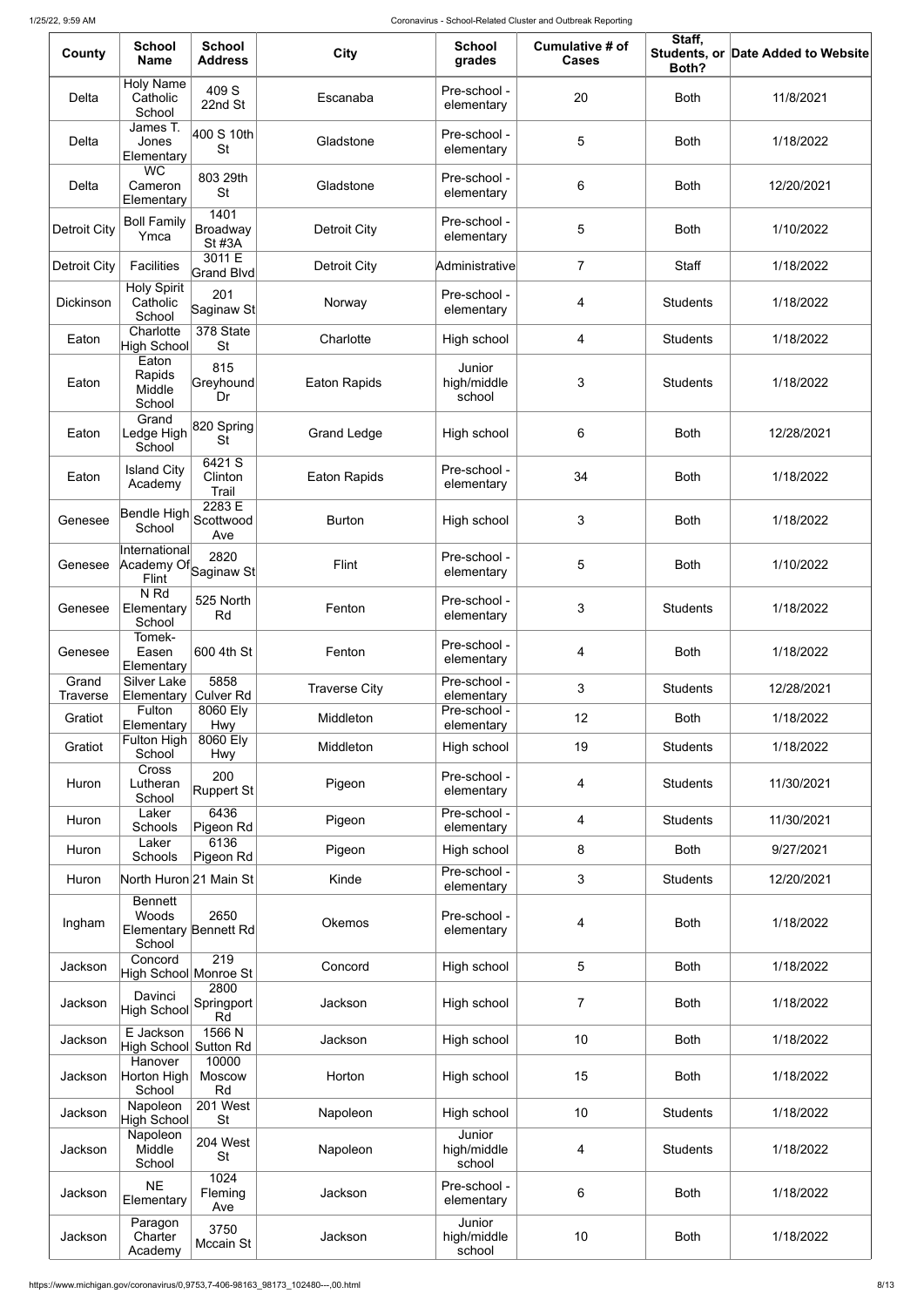| County    | <b>School</b><br><b>Name</b>                                  | <b>School</b><br><b>Address</b>          | <b>City</b>         | <b>School</b><br>grades         | Cumulative # of<br><b>Cases</b> | Staff,<br>Both? | Students, or Date Added to Website |
|-----------|---------------------------------------------------------------|------------------------------------------|---------------------|---------------------------------|---------------------------------|-----------------|------------------------------------|
| Jackson   | Trinity<br>Lutheran                                           | 4900<br>Mccain St                        | Jackson             | Junior<br>high/middle<br>school | $6\,$                           | <b>Both</b>     | 1/18/2022                          |
| Jackson   | Vandercook<br>Lake Middle<br>School/High<br>School            | 1000 E<br>Golf St                        | Jackson             | High school                     | 8                               | <b>Students</b> | 1/18/2022                          |
| Jackson   | Wern High<br>School                                           | 1400 S<br>Dearing Rd                     | Parma               | High school                     | 24                              | <b>Both</b>     | 1/18/2022                          |
| Kalamazoo | Sunset Lake<br>Elementary                                     | 201 N<br>Boulevard<br><b>St</b>          | Vicksburg           | Pre-school -<br>elementary      | 12                              | <b>Both</b>     | 11/8/2021                          |
| Kalamazoo | Woods<br>Edge<br>Learning<br>Center                           | 1501 E<br>Milham<br>Ave                  | Kalamazoo           | Pre-school -<br>elementary      | $\,6$                           | <b>Both</b>     | 1/18/2022                          |
| Kent      | <b>All Saints</b><br>Academy<br>Elementary                    | 2233<br>Diamond<br>Ave NE                | <b>Grand Rapids</b> | Pre-school -<br>elementary      | $\mathfrak{S}$                  | <b>Students</b> | 1/18/2022                          |
| Kent      | Apple Tree<br>Cascade                                         | 5038<br>Cascade<br>Rd SE                 | <b>Grand Rapids</b> | Pre-school -<br>elementary      | $\,6$                           | <b>Both</b>     | 1/10/2022                          |
| Kent      | Apple Tree<br>Walker W                                        | 21423<br>Mile Rd<br><b>NW</b>            | Walker              | Pre-school -<br>elementary      | 3                               | <b>Students</b> | 1/10/2022                          |
| Kent      | Appletree -<br>Caledonia                                      | 7294 Kraft<br>Ave SE                     | Caledonia           | Pre-school -<br>elementary      | $\mathfrak{S}$                  | <b>Students</b> | 1/18/2022                          |
| Kent      | Appletree -<br>Knapp<br>Corner                                | 3100<br>Learning<br>Ln NE                | <b>Grand Rapids</b> | Pre-school -<br>elementary      | 4                               | <b>Students</b> | 1/18/2022                          |
| Kent      | Child Time<br>Learning<br>Center -<br><b>Byron</b><br>Center  | 6975<br><b>Byron</b><br>Center Ave<br>SW | <b>Byron Center</b> | Pre-school -<br>elementary      | $\mathfrak{S}$                  | <b>Students</b> | 1/4/2022                           |
| Kent      | Congress<br>Elementary                                        | 940<br>Baldwin St<br><b>SE</b>           | <b>Grand Rapids</b> | Pre-school -<br>elementary      | 4                               | <b>Students</b> | 1/18/2022                          |
| Kent      | Harrison<br>Park<br>Elementary<br>School                      | 1440 Davis<br>Ave NW                     | <b>Grand Rapids</b> | Pre-school -<br>elementary      | 3                               | <b>Students</b> | 1/18/2022                          |
| Kent      | <b>Milestones</b><br>Early<br>Learning<br>Center -<br>Cascade | 4533<br>Cascade<br>Rd SE                 | <b>Grand Rapids</b> | Pre-school -<br>elementary      | 3                               | <b>Students</b> | 1/4/2022                           |
| Kent      | St John<br>Vianney<br>School                                  | $4101$ Clyde<br>Park Ave<br>SW           | Wyoming             | Pre-school -<br>elementary      | 4                               | <b>Students</b> | 1/18/2022                          |
| Kent      | <b>Valley View</b><br>Elementary                              | 405<br>Summit<br>Ave NE                  | Rockford            | Pre-school -<br>elementary      | 3                               | <b>Students</b> | 1/18/2022                          |
| Kent      | Wealthy<br>Elementary                                         | <b>1961 Lake</b><br>Dr SE                | <b>Grand Rapids</b> | Pre-school -<br>elementary      | 3                               | <b>Students</b> | 1/18/2022                          |
| Lapeer    | Almont High<br>School                                         | 4701<br>Howland<br>Rd                    | Almont              | High school                     | 17                              | <b>Students</b> | 9/20/2021                          |
| Lapeer    | Almont<br>Middle<br>School                                    | 4624<br>Kidder Rd                        | Almont              | Junior<br>high/middle<br>school | 13                              | <b>Students</b> | 11/8/2021                          |
| Lapeer    | <b>Borland</b><br>Elementary Borland Rd                       | 500 W                                    | <b>Imlay City</b>   | Pre-school -<br>elementary      | 39                              | <b>Students</b> | 9/27/2021                          |
| Lapeer    | Chatfield<br>School                                           | 231 Lake<br><b>Drive</b>                 | Lapeer              | Pre-school -<br>elementary      | 41                              | <b>Students</b> | 10/11/2021                         |
| Lapeer    | Dryden High<br>School                                         | 3867<br>Rochester <sup>!</sup><br>Rd     | Dryden              | High school                     | 22                              | <b>Students</b> | 10/11/2021                         |
| Lapeer    | Imlay City<br>High<br>School                                  | 1001<br>Norlin                           | Imlay City          | High school                     | 65                              | <b>Both</b>     | 9/20/2021                          |
| Lapeer    | Imlay City<br>Middle<br>School                                | 495 W 1st<br><b>Dtreet</b>               | Imlay City          | Junior<br>high/middle<br>school | 45                              | <b>Students</b> | 9/20/2021                          |
| Lapeer    | Lapeer High∣<br>School                                        | 933S<br>Saginaw St                       | Lapeer              | High school                     | 108                             | <b>Both</b>     | 8/23/2021                          |
| Lapeer    | <b>LISD Ed</b><br>Tech Center∣                                | 690N<br>Lake<br>Pleasant<br>Rd           | Attica              | High school                     | 90                              | <b>Both</b>     | 10/18/2021                         |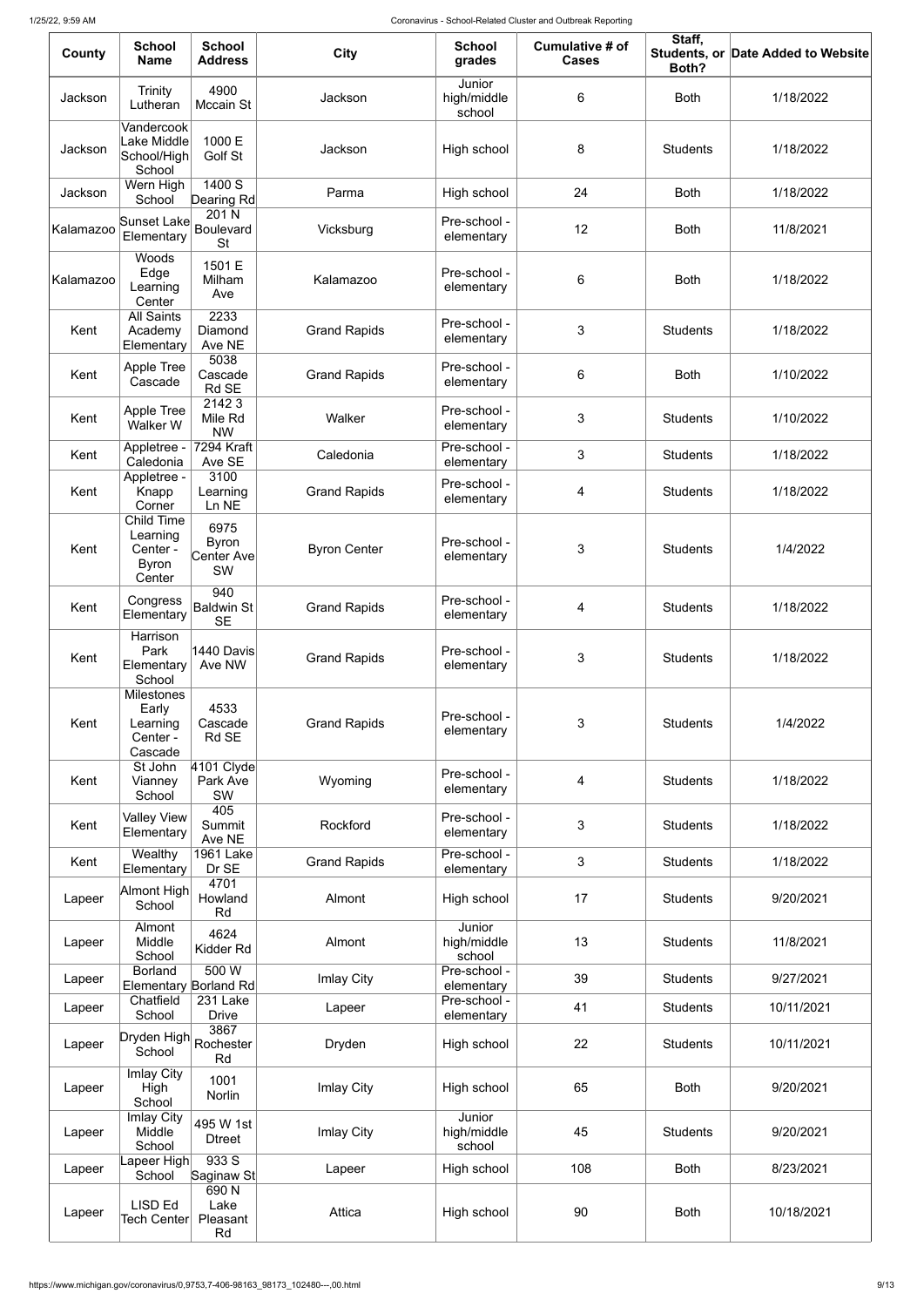| County     | <b>School</b><br><b>Name</b>                              | <b>School</b><br><b>Address</b>    | <b>City</b>       | <b>School</b><br>grades         | Cumulative # of<br><b>Cases</b> | Staff,<br>Both? | Students, or Date Added to Website |
|------------|-----------------------------------------------------------|------------------------------------|-------------------|---------------------------------|---------------------------------|-----------------|------------------------------------|
| Lapeer     | Lynch<br>Elementary                                       | 2035<br>Roods<br>Lake Rd           | Lapeer            | Pre-school -<br>elementary      | $\sqrt{5}$                      | <b>Both</b>     | 12/6/2021                          |
| Lapeer     | Murphy                                                    | <b>1100 Pratt</b><br>Rd            | Metamora          | Pre-school -<br>elementary      | 28                              | <b>Both</b>     | 9/6/2021                           |
| Lapeer     | N Branch<br>Elementary                                    | 4055 Elm<br><b>Creek Rd</b>        | N Branch          | Pre-school -<br>elementary      | 29                              | <b>Students</b> | 10/4/2021                          |
| Lapeer     | N Branch<br>High School                                   | 6598<br><b>Brush St</b>            | N Branch          | High school                     | 39                              | <b>Both</b>     | 10/11/2021                         |
| Lapeer     | N Branch<br>Middle<br>School                              | 6570<br><b>Brush St</b>            | N Branch          | Junior<br>high/middle<br>school | 30                              | <b>Students</b> | 10/11/2021                         |
| Lapeer     | Orchard<br>Primary<br>Elementary                          | 4664<br>Kidder Rd                  | Almont            | Pre-school -<br>elementary      | 26                              | <b>Both</b>     | 10/18/2021                         |
| Lapeer     | Rolland<br>Warner                                         | 3145W<br>Genesee<br><b>St</b>      | Lapeer            | Junior<br>high/middle<br>school | 58                              | <b>Students</b> | 9/6/2021                           |
| Lapeer     | Schickler                                                 | 2020 W<br>Oregon St                | Lapeer            | Pre-school -<br>elementary      | 43                              | <b>Students</b> | 9/20/2021                          |
| Lapeer     | Turrill<br>Elementary<br>School                           | 785 S Elm<br><b>St</b>             | Lapeer            | Pre-school -<br>elementary      | 11                              | <b>Both</b>     | 11/30/2021                         |
| Lapeer     | Won<br>Elementary                                         | 275 Won<br><b>St</b>               | <b>Imlay City</b> | Pre-school -<br>elementary      | 36                              | <b>Both</b>     | 9/6/2021                           |
| Lapeer     | Zemmer<br>Middle<br>School                                | 1920 W<br>Oregon                   | Lapeer            | Junior<br>high/middle<br>school | 71                              | <b>Both</b>     | 9/20/2021                          |
| Leelanau   | Glen Lake<br><b>High School</b>                           | 3375W<br><b>Burdickville</b><br>Rd | <b>Maple City</b> | High school                     | 3                               | <b>Students</b> | 1/18/2022                          |
| Leelanau   | Leland<br>Public<br>School                                | 200 N<br>Grand                     | Leland            | High school                     | 3                               | <b>Students</b> | 1/18/2022                          |
| Lenawee    | Adrian High<br>School                                     | 785<br>Riverside<br>Ave            | Adrian            | High school                     | 9                               | <b>Students</b> | 12/20/2021                         |
| Lenawee    | Lenawee<br>Christian<br>Elementary Creek Hwy<br>School    | 111 Wolf                           | Adrian            | Pre-school -<br>elementary      | 3                               | <b>Students</b> | 1/18/2022                          |
| Lenawee    | Morenci<br>High School                                    | 473<br>Stadium<br><b>Drive</b>     | Morenci           | High school                     | 12                              | <b>Both</b>     | 11/22/2021                         |
| Livingston | Creekside<br>Elementary<br>School                         | 3480 East<br><b>St</b>             | Hartland          | Pre-school -<br>elementary      | $\mathfrak{S}$                  | <b>Students</b> | 1/18/2022                          |
| Livingston | Hartland<br>FarMiddle<br>School<br>Intermediate           | 581 Taylor<br>Rd                   | <b>Brighton</b>   | Junior<br>high/middle<br>school | 4                               | <b>Students</b> | 1/18/2022                          |
| Livingston | Hartland<br>Middle<br>School At<br>Ore Creek              | 3250<br>Hartland<br>Rd             | Hartland          | Junior<br>high/middle<br>school | 5                               | <b>Students</b> | 1/18/2022                          |
| Livingston | Highlander<br>Way Middle Highlander<br>School             | 511 N<br>Way                       | Howell            | Junior<br>high/middle<br>school | 4                               | <b>Students</b> | 1/18/2022                          |
| Livingston | Highlander<br>Way Middle Highlander<br>School             | 511 N<br>Way                       | Howell            | Junior<br>high/middle<br>school | 9                               | <b>Students</b> | 1/18/2022                          |
| Livingston | Pathfinder<br>School                                      | 2100 M-36                          | Pinckney          | Junior<br>high/middle<br>school | 3                               | <b>Students</b> | 1/18/2022                          |
| Livingston | $\overline{\text{SW}}$<br>Elementary 916 Gay St<br>School |                                    | Howell            | Pre-school -<br>elementary      | 6                               | <b>Students</b> | 1/18/2022                          |
| Livingston | $\overline{\text{SW}}$<br>Elementary 917 Gay St<br>School |                                    | Howell            | Pre-school -<br>elementary      | 14                              | <b>Students</b> | 1/18/2022                          |
| Livingston | $\overline{\text{SW}}$<br>Elementary 918 Gay St<br>School |                                    | Howell            | Pre-school -<br>elementary      | 11                              | <b>Students</b> | 1/18/2022                          |
| Livingston | $\overline{\text{SW}}$<br>Elementary 919 Gay St<br>School |                                    | Howell            | Pre-school -<br>elementary      | 16                              | <b>Students</b> | 1/18/2022                          |
| Livingston | SW<br>Elementary 915 Gay St<br>School                     |                                    | Howell            | Pre-school -<br>elementary      | 23                              | <b>Both</b>     | 1/18/2022                          |
| Livingston | $\overline{\text{SW}}$<br>Elementary 915 Gay St<br>School |                                    | Howell            | Pre-school -<br>elementary      | 24                              | <b>Students</b> | 1/18/2022                          |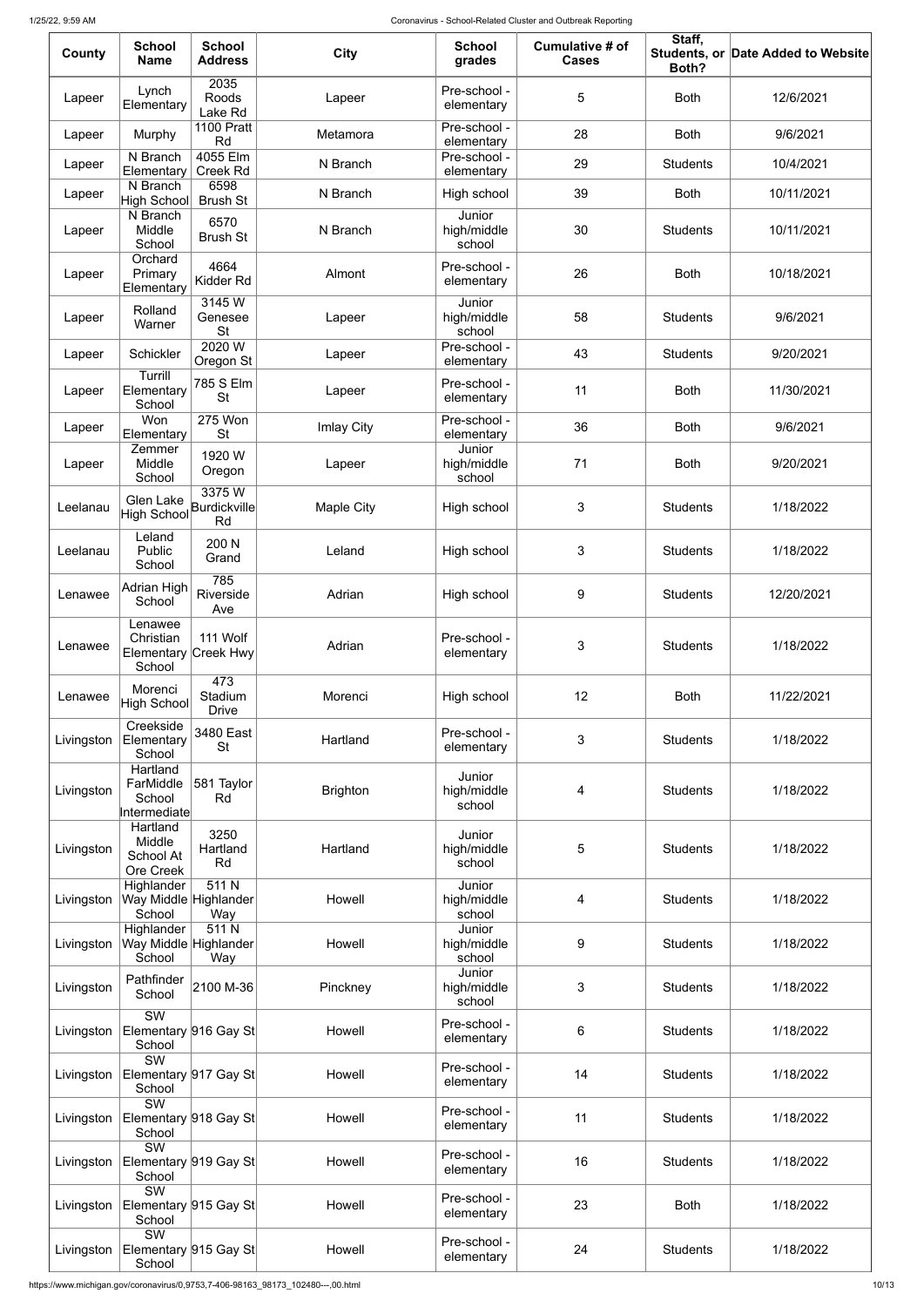| County     | <b>School</b><br><b>Name</b>                              | <b>School</b><br><b>Address</b> | <b>City</b>             | <b>School</b><br>grades         | Cumulative # of<br><b>Cases</b> | Staff,<br>Both? | Students, or Date Added to Website |
|------------|-----------------------------------------------------------|---------------------------------|-------------------------|---------------------------------|---------------------------------|-----------------|------------------------------------|
| Livingston | $\overline{\text{SW}}$<br>Elementary 915 Gay St<br>School |                                 | Howell                  | Pre-school -<br>elementary      | 8                               | <b>Students</b> | 1/18/2022                          |
| Macomb     | <b>Center Line</b><br>High School Arsenal St              | 26300                           | <b>Center Line</b>      | High school                     | 3                               | <b>Students</b> | 1/18/2022                          |
| Macomb     | Grissom<br>Middle<br>School                               | 35701<br>Ryan Rd                | <b>Sterling Heights</b> | Junior<br>high/middle<br>school | 3                               | <b>Students</b> | 1/18/2022                          |
| Macomb     | Warren Mott<br>High School                                | 3131<br>Twelve<br>Mile Rd       | Warren                  | High school                     | 4                               | <b>Students</b> | 1/10/2022                          |
| Maquette   | Aspen<br>Ridge                                            | 350 Aspen<br>Ridge<br>School Rd | Ishpeming               | Pre-school -<br>elementary      | 5                               | <b>Students</b> | 1/18/2022                          |
| Mecosta    | <b>Big Rapids</b><br>Middle<br>School                     | 500 N<br>Warren<br>Ave          | <b>Big Rapids</b>       | Junior<br>high/middle<br>school | 12                              | <b>Students</b> | 12/13/2021                         |
|            | <b>Blesch</b><br>Menominee Intermediate<br>School         | 1200 11th<br>Ave                | Menominee               | Pre-school -<br>elementary      | 29                              | <b>Both</b>     | 10/4/2021                          |
|            | Central<br>Menominee Elementary<br>School                 | 1800 18th<br>Ave                | Menominee               | Pre-school -<br>elementary      | 4                               | <b>Both</b>     | 12/20/2021                         |
| Midland    | <b>Bullock</b><br>Creek<br>Middle<br>School               | 644 S<br><b>Badour St</b>       | Midland                 | Junior<br>high/middle<br>school | 5                               | <b>Students</b> | 1/18/2022                          |
| Midland    | Floyd<br>Elementary<br>School                             | 725 S 8<br>Mile Rd              | Midland                 | Pre-school -<br>elementary      | 3                               | <b>Students</b> | 1/18/2022                          |
| Midland    | Meridian<br>Elementary<br>School                          | 3353N<br>Meridian<br>Rd         | Sanford                 | Pre-school -<br>elementary      | 4                               | <b>Both</b>     | 1/18/2022                          |
| Midland    | Meridian<br>Junior High                                   | 3475N<br>Meridian<br>Rd         | Sanford                 | Junior<br>high/middle<br>school | 4                               | <b>Students</b> | 1/18/2022                          |
| Monroe     | Arborwood<br>Elementary                                   | 1008<br>Riverview<br>Ave        | Monroe                  | Pre-school -<br>elementary      | 10                              | <b>Both</b>     | 12/20/2021                         |
| Monroe     | Monroe<br><b>County ISD</b>                               | 1101S<br>Raisinville<br>Rd      | Monroe                  | Pre-school -<br>elementary      | 6                               | <b>Both</b>     | 1/18/2022                          |
| Oakland    | Webber<br>Elementary                                      | 3191 W<br>Clarkston<br>Rd       | <b>Lake Orion</b>       | Pre-school -<br>elementary      | $\sqrt{5}$                      | <b>Students</b> | 1/18/2022                          |
| Ottawa     | Holland<br>High School Raalte Ave                         | 600 Van                         | Holland                 | High school                     | 6                               | <b>Students</b> | 1/18/2022                          |
| Saginaw    | <b>Birch Run N</b><br>Elementary Church St                | 12440                           | <b>Birch Run</b>        | Pre-school -<br>elementary      | $\sqrt{5}$                      | <b>Both</b>     | 1/10/2022                          |
| Saginaw    | Swan Valley<br>High School Ohern Rd                       | 8400                            | Saginaw                 | High school                     | 6                               | <b>Students</b> | 1/10/2022                          |
| Sanilac    | <b>Brown City</b><br>Comm<br>Schools                      | 4290 2nd<br><b>St</b>           | <b>Brown City</b>       | Pre-school -<br>elementary      | 40                              | <b>Students</b> | 10/18/2021                         |
| Sanilac    | <b>Brown City</b><br>Comm<br>Schools                      | 4290 2nd<br><b>St</b>           | <b>Brown City</b>       | High school                     | 59                              | <b>Both</b>     | 10/11/2021                         |
| Sanilac    | Carsonville<br>Port Sanilac<br><b>High School</b>         | 100 N<br>Goetze Rd              | Caronville              | High school                     | $\overline{7}$                  | <b>Students</b> | 12/20/2021                         |
| Sanilac    | Croswell<br>Lexington<br>Schools                          | 57 S<br>Howard<br>Ave           | Croswell                | Pre-school -<br>elementary      | 42                              | <b>Both</b>     | 11/22/2021                         |
| Sanilac    | Croswell<br>Lexington<br>Schools                          | <b>7201 Lake</b><br><b>St</b>   | Lexington               | Pre-school -<br>elementary      | 52                              | <b>Students</b> | 11/15/2021                         |
| Sanilac    | Croswell<br>Lexington<br>Schools                          | 5485 Peck<br>Rd                 | Croswell                | Junior<br>high/middle<br>school | 68                              | <b>Students</b> | 11/15/2021                         |
| Sanilac    | Croswell<br>Lexington<br>Schools                          | 5461 Peck<br>Rd                 | Croswell                | High school                     | 83                              | <b>Both</b>     | 11/8/2021                          |
| Sanilac    | Deckerville<br>Community<br>Schools                       | 2633 Black<br><b>River St</b>   | Deckerville             | Pre-school -<br>elementary      | 15                              | <b>Both</b>     | 12/17/2021                         |
| Sanilac    | Deckerville<br>Community<br>Schools                       | 2633 Black<br><b>River St</b>   | Deckerville             | High school                     | 10                              | <b>Both</b>     | 10/4/2021                          |
| Sanilac    | Marlette<br>Community<br>Schools                          | 6230<br>Euclid St               | Marlette                | Pre-school -<br>elementary      | 22                              | <b>Students</b> | 12/13/2021                         |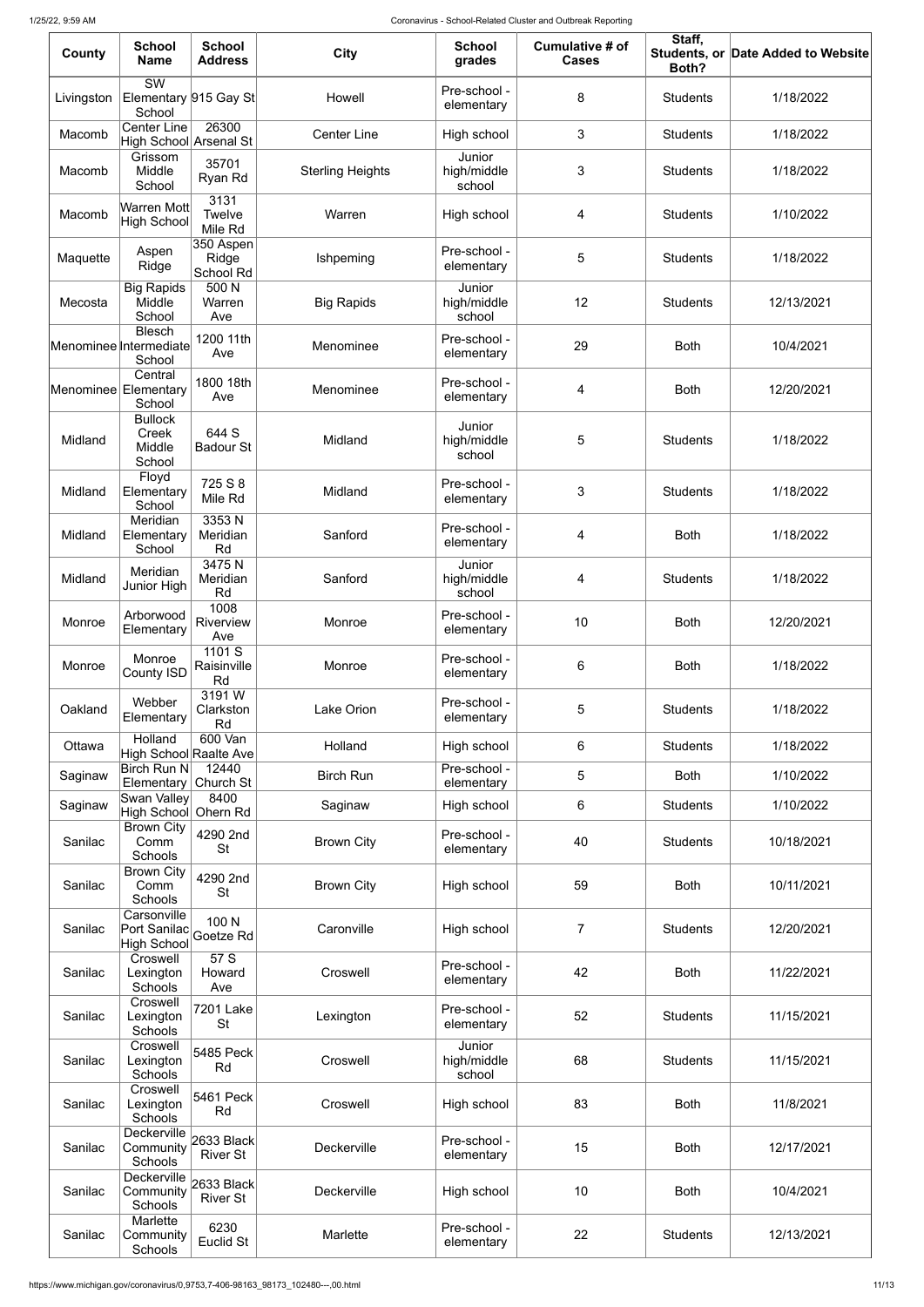| County          | <b>School</b><br><b>Name</b>                              | <b>School</b><br><b>Address</b> | <b>City</b>         | <b>School</b><br>grades         | <b>Cumulative # of</b><br><b>Cases</b> | Staff,<br>Both? | Students, or Date Added to Website |
|-----------------|-----------------------------------------------------------|---------------------------------|---------------------|---------------------------------|----------------------------------------|-----------------|------------------------------------|
| Sanilac         | Sandusky<br>Community<br>Schools                          | 191 Pine<br>Tree Lane           | Sandusky            | Pre-school -<br>elementary      | 42                                     | <b>Both</b>     | 10/4/2021                          |
| Sanilac         | Sandusky<br>Community<br>Schools                          | 191 Pine<br>Tree Lane           | Sandusky            | High school                     | 34                                     | <b>Both</b>     | 10/11/2021                         |
| Sanilac         | Sanilac<br>ISD/Maple<br>Valley<br>Elementay               | 138 Maple<br><b>Valley St</b>   | Sandusky            | Pre-school -<br>elementary      | 4                                      | <b>Both</b>     | 10/25/2021                         |
| Shiawassee      | <b>Bentley</b><br><b>Bright</b><br><b>Beginnings</b>      | 1375 WN<br><b>St</b>            | Owosso              | Pre-school -<br>elementary      | 3                                      | <b>Both</b>     | 1/18/2022                          |
| Shiawassee      | Owosso<br><b>High School</b><br><b>Basketball</b><br>Team | 965 E<br>North St               | Owosso              | High school                     | $\,6$                                  | <b>Students</b> | 1/10/2022                          |
| Shiawassee      | Owosso<br>Middle<br>School<br>Swim                        | 219N<br>Water St                | Owosso              | Junior<br>high/middle<br>school | $\,6$                                  | <b>Students</b> | 1/18/2022                          |
| <b>St Clair</b> | Algonac<br>Jr/Sr High<br>School                           | 5200 Taft<br>Rd                 | Algonac             | High school                     | 32                                     | <b>Both</b>     | 10/25/2021                         |
| St Clair        | Algonquin<br>Elementary                                   | 9185<br>Marsh Rd                | Clay Township       | Pre-school -<br>elementary      | 18                                     | <b>Both</b>     | 11/15/2021                         |
| St Clair        | Central<br>Middle<br>School                               | 200 32nd<br><b>St</b>           | Port Huron          | Junior<br>high/middle<br>school | 26                                     | <b>Students</b> | 10/11/2021                         |
| St Clair        | <b>Fort Gratiot</b><br>Middle<br>School                   | 3985<br>Keewahdin<br>Rd         | <b>Fort Gratiot</b> | Junior<br>high/middle<br>school | 26                                     | <b>Both</b>     | 10/11/2021                         |
| St Clair        | Holland<br>Woods<br>Middle<br>School                      | 1617<br>Holland<br>Ave          | Port Huron          | Junior<br>high/middle<br>school | $\,6$                                  | <b>Both</b>     | 12/20/2021                         |
| <b>St Clair</b> | <b>Marine City</b><br><b>High School</b>                  | 1085 Ward<br><b>St</b>          | <b>Marine City</b>  | High school                     | 41                                     | <b>Both</b>     | 10/4/2021                          |
| St Clair        | Port Huron 2215 Court<br><b>High School</b>               | <b>St</b>                       | Port Huron          | High school                     | 55                                     | <b>Both</b>     | 10/11/2021                         |
| St Clair        | Port Huron<br>Nern High<br>School                         | 1799 Kraft<br>Rd                | Port Huron          | High school                     | 63                                     | <b>Both</b>     | 9/27/2021                          |
| <b>St Clair</b> | St Clair<br>High School                                   | 2200<br>Clinton<br>Ave          | St Clair            | High school                     | 56                                     | <b>Both</b>     | 10/18/2021                         |
| Tuscola         | Caro High<br>School                                       | 301 N<br>Hooper St              | Caro                | High school                     | 78                                     | <b>Both</b>     | 9/27/2021                          |
| Tuscola         | <b>Caro Middle</b><br>School                              | 299 N<br>Hooper St              | Caro                | Junior<br>high/middle<br>school | 45                                     | <b>Both</b>     | 9/27/2021                          |
| Tuscola         | Cass City<br>High School∣                                 | 4868N<br>Seeger St              | Cass City           | High school                     | 63                                     | <b>Both</b>     | 10/4/2021                          |
| Tuscola         | Highland<br>Pines                                         | 1381<br>Cleaver Rd              | Caro                | High school                     | 17                                     | <b>Both</b>     | 12/6/2021                          |
| Tuscola         | Kingston<br><b>High School</b>                            | 5790 State<br><b>St</b>         | Kingston            | High school                     | 12                                     | <b>Both</b>     | 10/11/2021                         |
| Tuscola         | Mccomb<br>Elementary                                      | 303 <sub>N</sub><br>Hooper St   | Caro                | Pre-school -<br>elementary      | 17                                     | <b>Both</b>     | 10/18/2021                         |
| Tuscola         | Reese High Van Buren<br>School                            | 1696 S<br>Rd                    | Reese               | High school                     | 21                                     | <b>Both</b>     | 10/4/2021                          |
| Tuscola         | Schall<br>School<br>Unionville                            | 325 E<br>Frank St               | Caro                | Pre-school -<br>elementary      | 17                                     | <b>Both</b>     | 10/4/2021                          |
| Tuscola         | Sebewaing<br>Area<br>Middle/High<br>School                | 2203<br>Wildner<br>Rd           | Sebewaing           | High school                     | 19                                     | <b>Students</b> | 1/18/2022                          |
| Tuscola         | Unionville<br>Sebewaing<br>Area<br>Middle/High<br>School  | 2203<br>Wildner<br>Rd           | Sebewaing           | High school                     | 14                                     | <b>Students</b> | 1/18/2022                          |
| Tuscola         | Unionville<br>Sebewaing<br>Elementary                     | 7835N<br>Unionville<br>Rd       | Unionville          | Pre-school -<br>elementary      | $9$                                    | <b>Both</b>     | 12/6/2021                          |
| Tuscola         | Vassar<br>Public<br>Schools                               | 220<br><b>Athletic St</b>       | Vassar              | High school                     | 53                                     | <b>Both</b>     | 9/20/2021                          |